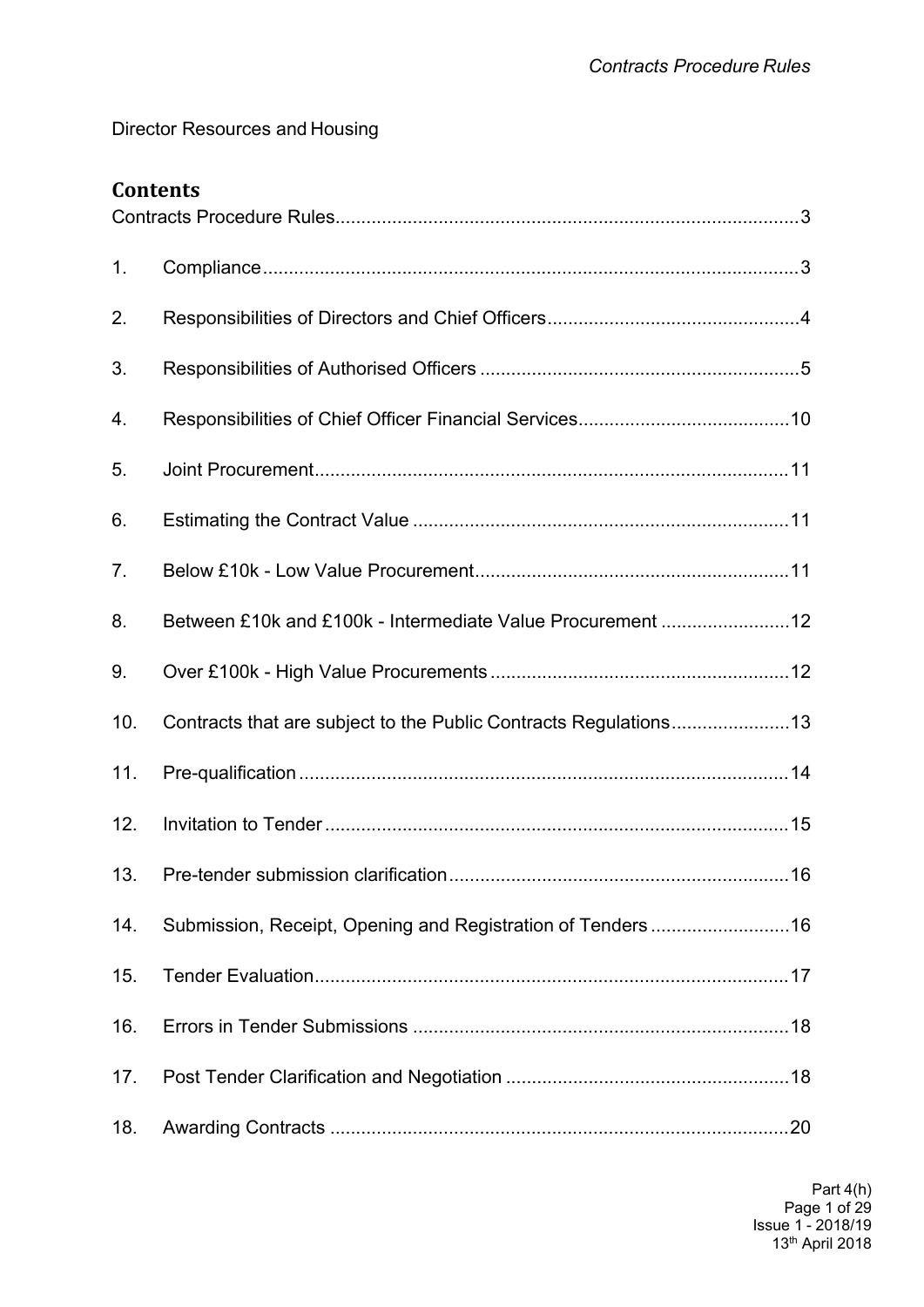| 20. |  |
|-----|--|
| 21. |  |
|     |  |
| 23. |  |
|     |  |
|     |  |
|     |  |
| 26. |  |
|     |  |
| 28. |  |
| 29. |  |
|     |  |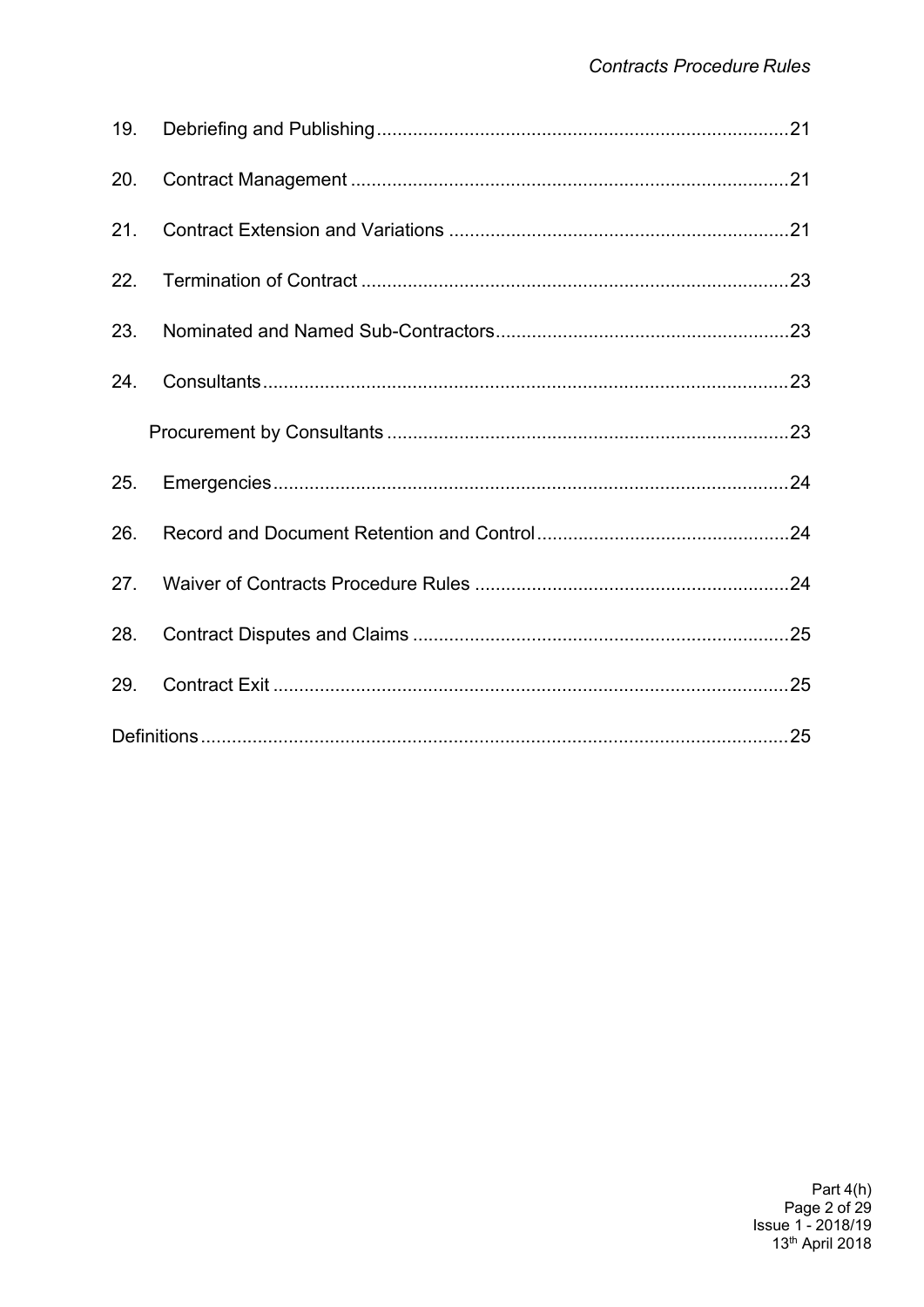# <span id="page-2-0"></span>**Contracts Procedure Rules**

These Contracts Procedure Rules set out the key responsibilities and actions that Council staff must follow when undertaking procurements.

They support staff to meet legislative requirements, and to meet the Council's ambitions for procurement, the Council's procurement policy, and related policies and procedures. They support staff to deliver effective procurement.

A range of [procurement](http://insite.leeds.gov.uk/DoItOnline/Pages/default.aspx?cat=Procuring%20and%20managing%20a%20contract) templates and toolkits is also available. These include the key documents referred to in these Contracts Procedure Rules, such asthe [Category](http://insite.leeds.gov.uk/DoItOnline/Pages/Default.aspx?cat=Procuring%20and%20managing%20a%20contract) Plan and [Procurement](http://insite.leeds.gov.uk/DoItOnline/Pages/Default.aspx?cat=Procuring%20and%20managing%20a%20contract) Plan. A full list of templates and toolkits is available at appendix 1 of the Council's published [Procurement](http://www.leeds.gov.uk/docs/Procurement%20Strategy%20V1.0%20PUBLISH%2030.09.2013.pdf) Strategy. Council staff can access these documents through the council's intranet (InSite) and through hyperlinks in these Contracts Procedure Rules. Residents, businesses and other partners can request copies of the documents through the contact points listed in the Council's published Procurement Strategy.

There are separate Contracts Procedure Rules in place to govern procurements that are carried out by maintained schools.

These CPRs constitute standing orders for the purpose of s135 of the Local Government Act 1972.

## <span id="page-2-1"></span>**1. Compliance**

- 1.1.Every procurement undertaken by or on behalf of the Council and every contract entered into by the Council will comply with:
	- 1.1.1. The Public Contracts Regulations (see CPR 10) and all relevant guidance and statutory provisions;
	- 1.1.2. These Contracts Procedure Rules, and the [Council'sFinancial](http://insite.leeds.gov.uk/PoliciesAndProcedures/Documents/Financial%20Regulations.pdf) [Procedure](http://insite.leeds.gov.uk/PoliciesAndProcedures/Documents/Financial%20Regulations.pdf) Rules.
	- 1.1.3. The Council's strategic objectives and policies including the [Procurement](http://www.leeds.gov.uk/docs/Procurement%20Strategy%20V1.0%20PUBLISH%2030.09.2013.pdf) Strategy .The Council's [Employee](http://insite.leeds.gov.uk/PoliciesAndProcedures/Documents/Employee%20code%20of%20conduct.pdf) and [Member](http://insite.leeds.gov.uk/Root%20document%20library/Part%205%20a%20Members%20Code%20of%20Conduct%20Issue%201%20-%2027th%20February%202013.pdf) Codes of [Conduct](http://insite.leeds.gov.uk/Root%20document%20library/Part%205%20a%20Members%20Code%20of%20Conduct%20Issue%201%20-%2027th%20February%202013.pdf) .
	- 1.1.4. The Council's [Constitution](http://www.leeds.gov.uk/council/Pages/Constitution.aspx) including Part 2 (Articles), Part 3 (Functions), Part 4 Procedure Rules, particularly the Executive and Decision Making Procedure Rules and Part 5 (codes andprotocols).
- 1.2.These Contract Procedure Rules will apply to all procurements except Exempt Contracts. In respect to Exempt Contracts covered by limbs (d), (e) and (f) of the definition (urgent health and social care and personal choice)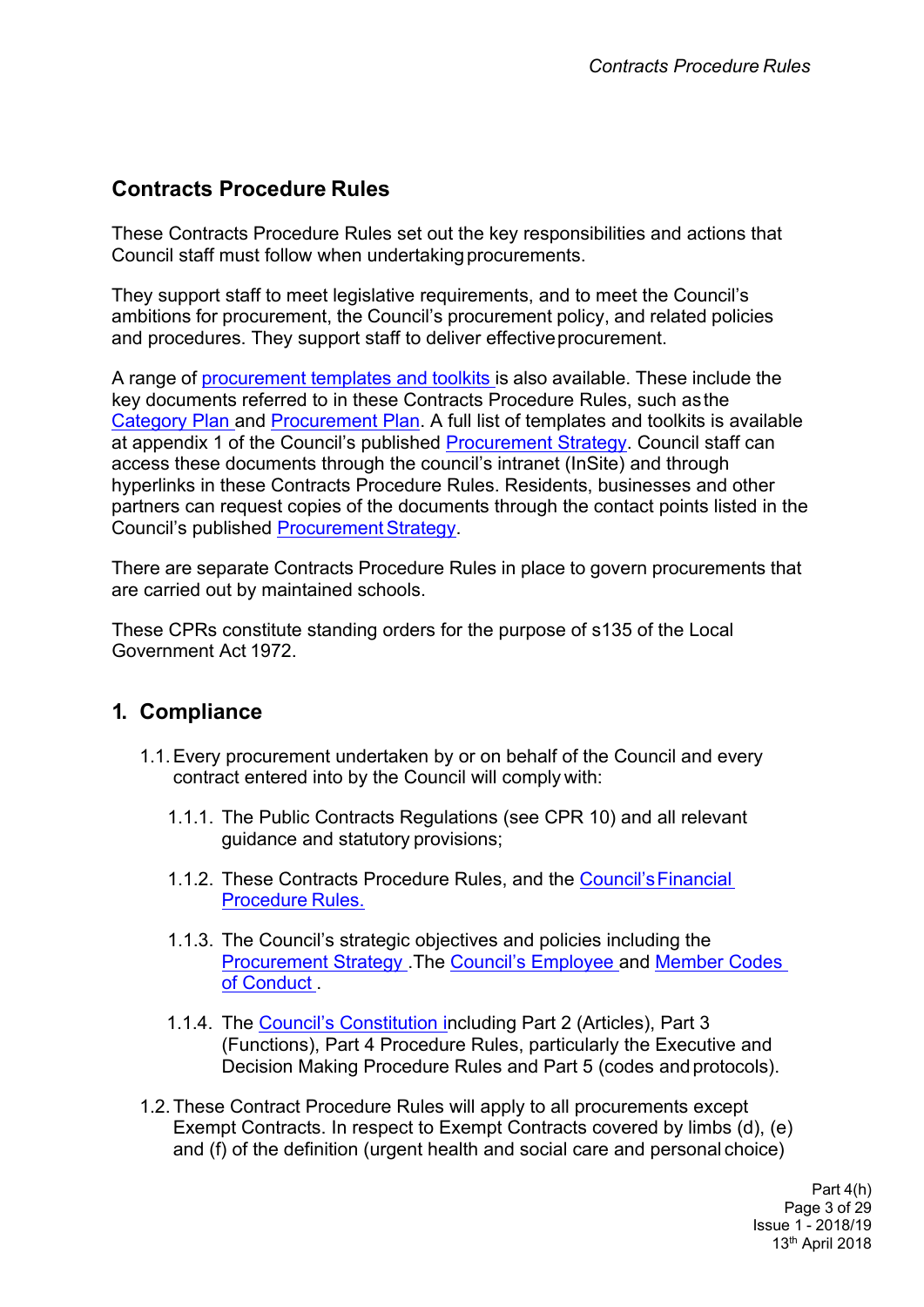the Chief Officer's obligation to demonstrate Best Value shall include due consideration of CPRs 3.1.1.1, 3.1.1.2, 3.1.10, 3.1.14, 3.1.16, 12 and14.

- 1.3. Directors and/or Chief Officers may waive the requirements of CPR 3.1.1.1, 3.1.6, 3.1.7, 3.1.15, 3.1.22, 3.1.23, 8.1, 8.2, 9.1, 9.2, and 15.2 using the process set out in CPR 27. Chief Officers should seek advice from theChief Officer Financial Services where the Chief Officer considers it necessary by submitting the proposed waiver report for comment. The Chief Officer Financial Services may waive CPR 14.1.5 in accordance with the terms of thatCPR.
- 1.4.The term 'procurement' in these CPRs includes any arrangement whereby a new, replacement, amended or extended contract for the supply of goods, works or services is to be put in place. This includes circumstances where more than one provider is invited to tender and also where goods, works or services are procured through a negotiation with a single provider. This includes the award of concessions (a concession contract is the grant by the Council of the right to exploit something that the Council owns or controls. The Council will receive some form of benefit and the person who is granted the concession will exploit the opportunity at their own risk). Grant funding arrangements should be considered carefully to decide whether they are in fact a procurement for the purpose of these CPRs<sup>1</sup>. A genuine grant funding arrangement is not a procurement. However, officers should consider whether the purpose that the grant is being provided for could be achieved through a procurement.
- 1.5.The following are not procurements for the purposes of theseCPRs:
	- 1.5.1. use of an ISP (except where the ISP is invited to submit a tender along with other providers);
	- 1.5.2. provided that the Public Contracts Regulations do not apply, a joint or shared services arrangement with another public body;
	- 1.5.3. an arrangement with a statutory body (e.g. the police) to provide a service that only the statutory body can legally provide; and
	- 1.5.4. a contract or other arrangement with a company that is controlled by the Council (whether wholly or jointly with another publicbody.)

# <span id="page-3-0"></span>**2. Responsibilities of Directors and ChiefOfficers**

2.1.The relevant Chief Officer<sup>2</sup> will work with the Chief Officer Financial Services to identify the total expenditure relating to a particular category of spendby

<sup>&</sup>lt;sup>1</sup> Guidance on this matter is available on the national audit office website <http://www.nao.org.uk/successful-commissioning/successful-commissioning-home/sourcing-providers/>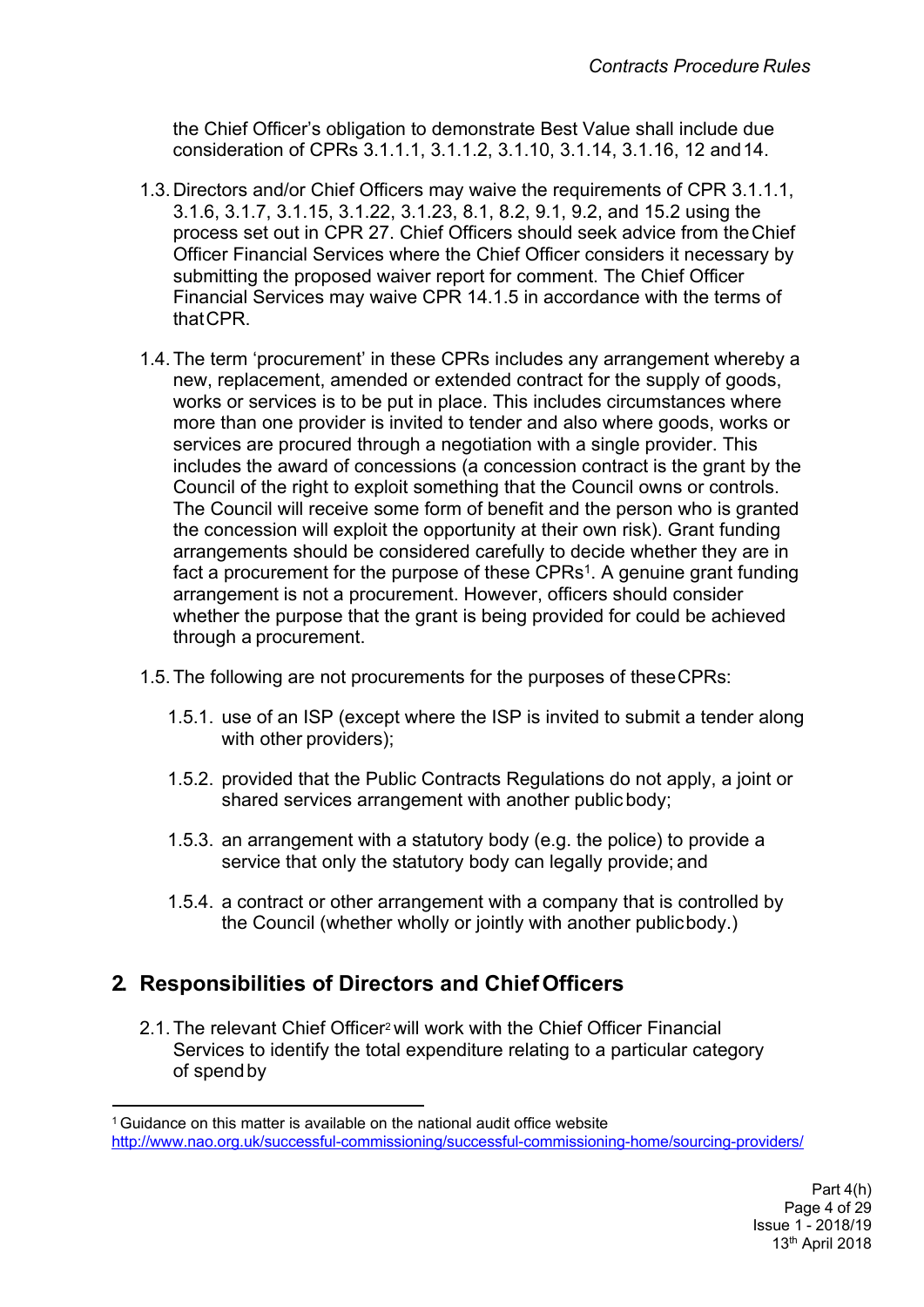#### *Contracts Procedure Rules*

 $2$  Chief Officers will be responsible for the categories of spend that sit within their directorate. Where a category of spend is shared across directorates responsibility for the category will have to be agreed between the directors involved in consultation with the Chief Officer Financial Services.

> Part 4(h) Page 5 of 29 Issue 1 - 2018/19 13th April 2018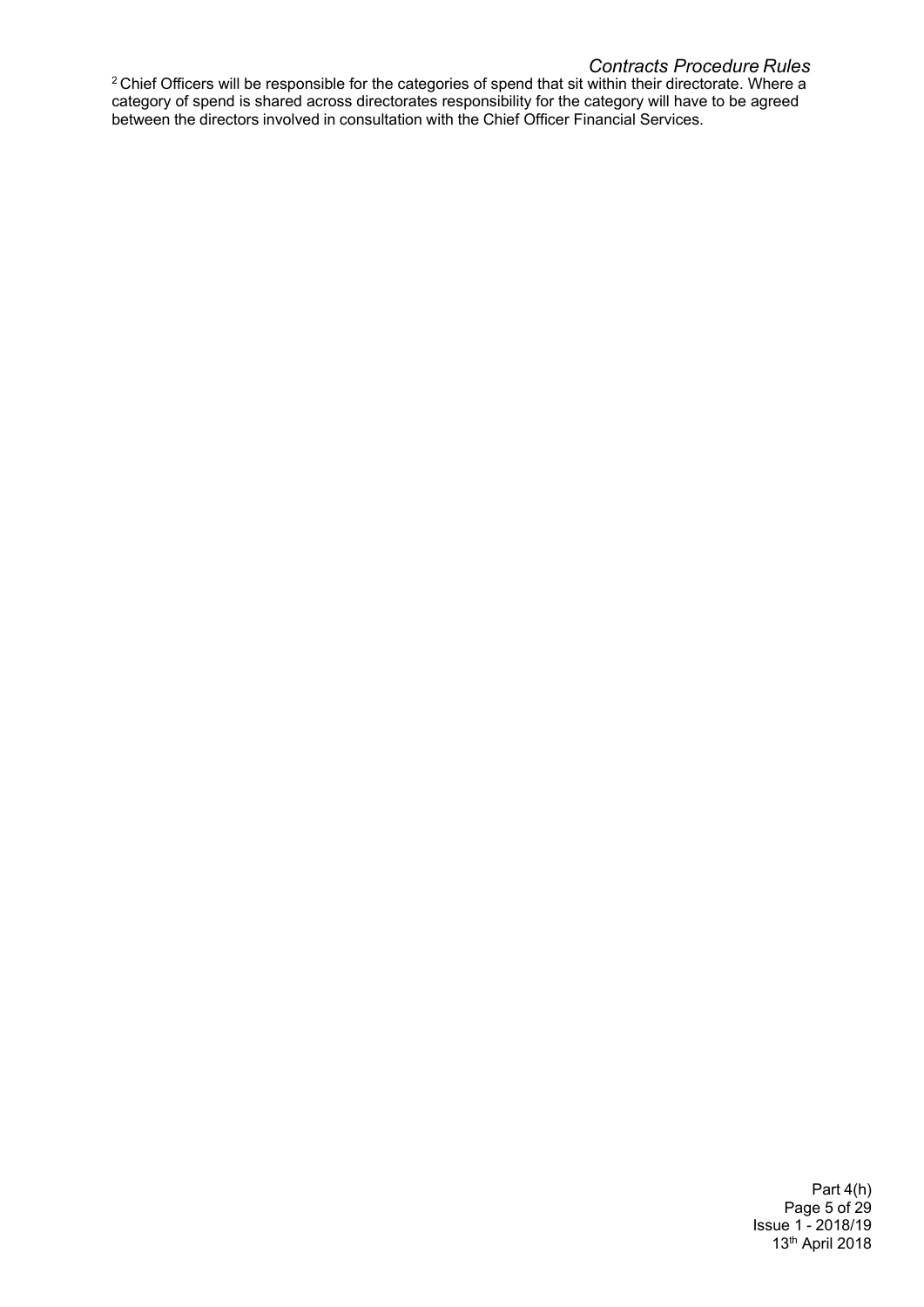completing a [Category](http://insite.leeds.gov.uk/DoItOnline/Pages/Forms-and-guidance.aspx?cat=Procuring%20and%20managing%20a%20contract) Plan The relevant Chief Officer will ensure that the [Category](http://insite.leeds.gov.uk/DoItOnline/Pages/Default.aspx?cat=Procuring%20and%20managing%20a%20contract) Plan remains up to date and is reviewed periodically (minimum of once every 12 months) in conjunction with the Chief Officer Financial **Services** 

- 2.2.A category is an area of spend. The list of categories will be determined by the Chief Officer Financial Services in consultation with Directors and Chief Officers.
- 2.3.All Chief Officers will be responsible for ensuring compliance with these Contracts Procedure Rules by their AuthorisedOfficers.
- 2.4.All Authorised Officers must be registered onYORtender.
- 2.5.All Chief Officers will ensure that contracts for which they are responsibleare monitored and managed appropriately and, if applicable, in accordance with the relevant Contract [Management](http://insite.leeds.gov.uk/DoItOnline/Pages/Forms-and-guidance.aspx?cat=Procuring%20and%20managing%20a%20contract) Plans.
- 2.6.All Chief Officers will report all breaches of these Contract ProcedureRules and lessons learned to the Chief Officer Financial Services.
- 2.7. Chief Officers must ensure that the Chief Officer Financial Services is provided with all the information that is required to allow him to comply with his duties including those relating to publishing information, notices and statistical returns.
- 2.8.Where a Chief Officer is responsible for the procurement of a Contract that may be used by more than one Directorate they must ensure that the other Directorates are consulted and involved and that the Chief Officer Financial Services is provided with all the information that he requires to comply with his responsibilities at CPR 4.

## <span id="page-5-0"></span>**3. Responsibilities of Authorised Officers**

- 3.1.Authorised Officers will ensure that each procurement for which they have responsibility complies with the following requirements and will record such compliance:
	- 3.1.1. The proposed procurement expenditure must be
		- 3.1.1.1. contained in a [Category](http://insite.leeds.gov.uk/DoItOnline/Pages/Default.aspx?cat=Procuring%20and%20managing%20a%20contract) Plan and any decision to waive this rule by a Chief Officer will be in accordance with CPR27and
		- 3.1.1.2. contained within an approved budget or a budget secured prior to the commencement of the procurement and in accordance with the Financial [Procedure](http://insite.leeds.gov.uk/PoliciesAndProcedures/Documents/Financial%20Regulations.pdf) Rules;
	- 3.1.2. All procurement activity must be undertaken by suitably skilled and experienced staff;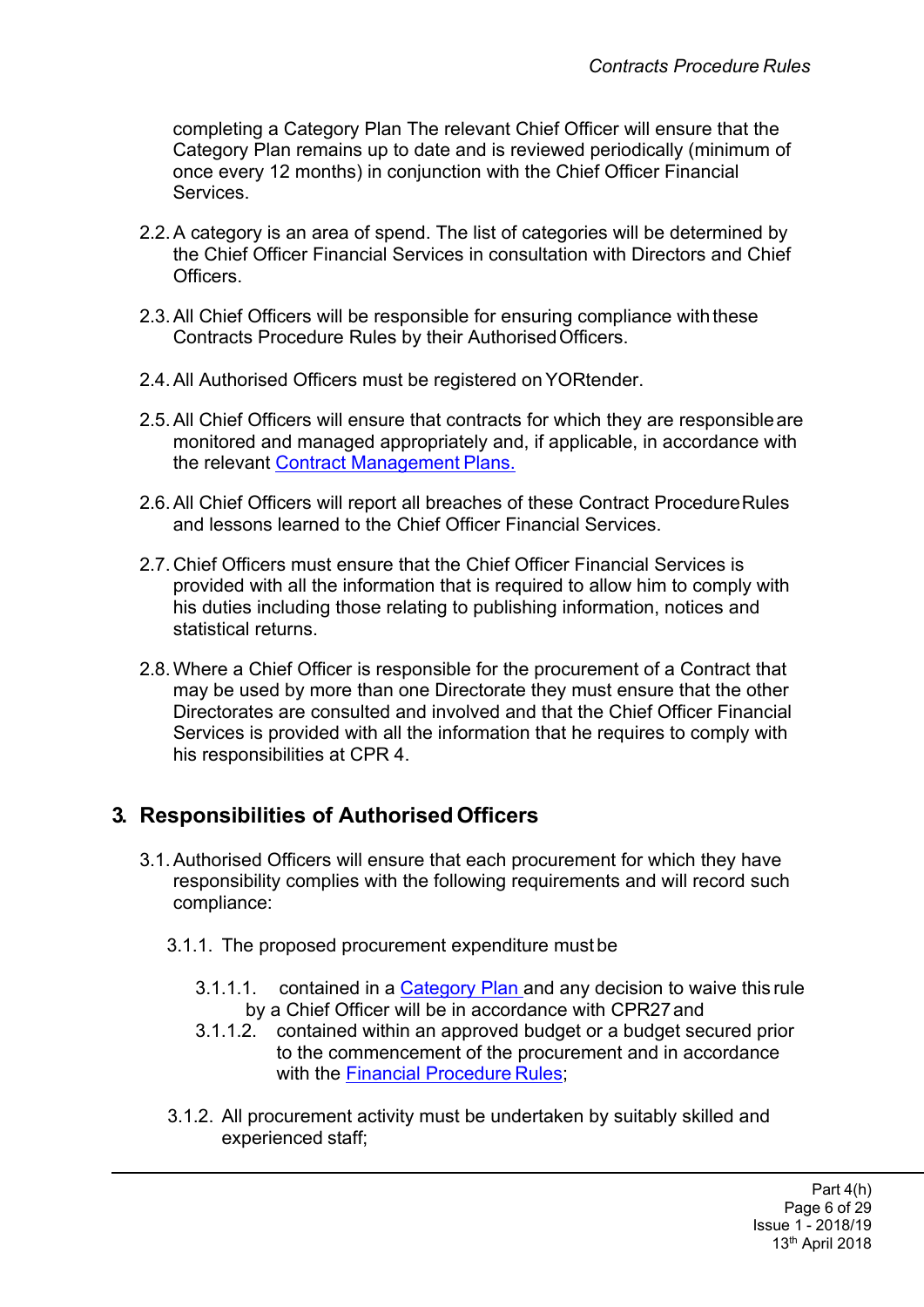- 3.1.3. Authorised Officers will consult with all relevant stakeholders, including Members, prospective providers, the trade unions if TUPE may apply (in accordance with the TUPE protocol) and service users, to identify the needs and outcomes to be achieved and assess all options for meeting those needs and achieving the outcomes. A recommended template (the [communication](http://insite.leeds.gov.uk/DoItOnline/Pages/Forms-and-guidance.aspx?cat=Procuring%20and%20managing%20a%20contract) and engagement plan ) is available from the PCS and the intranet, along with supporting toolkits.
- 3.1.4. If there is an ISP who can provide the service the Authorised Officer will consult with and use such provider. A list of all available ISPs is available on the Council's Financial Management System (FMS) and the Authorised Officer should always check FMS prior to undertaking any procurement activity to see if there is an ISP available. This is also a requirement before the Authorised Officer places an order via any feeder system (such as Orchard) to ensure that use of the ISP is always considered. If the Authorised Officer believes that the ISP should not be used they will seek to agree this with the Chief Officer of the ISP. If agreement cannot be reached the matter will be referred to the Director of the procuring Directorate who will take the final decision on this matter in conjunction with the Director of Resources and Housing. Any decision to procure an external provider rather than use an ISP must be recorded in writing, along with the reasons for the decision and sent to the Chief Officer Financial Services for monitoring purposes;
- 3.1.5. If there is no ISP that is able to provide the service, or a decision has been taken not to use the ISP in accordance with CPR 3.1.4Authorised Officers will consider whether the procurement is subject to Exclusive Supplier arrangements (see PCS ) and will use such arrangements if so;
- 3.1.6. If there is no ISP that is able to provide the service, or a decision has been taken not to use the ISP in accordance with CPR 3.1.4, and there are no Exclusive Supplier arrangements in accordance with CPR 3.1.5, Authorised Officers will consider whether the procurement is subject to existing provider arrangements and will use such arrangements if so. . A list of all available existing provider arrangements is available on the Council's Financial Management System (FMS) and the Authorised Officer should always check FMS prior to undertaking any procurement activity to see if there is an existing provider arrangement available. This is also a requirement before the Authorised Officer places an order via any feeder system (such as Orchard) to ensure that use of the existing provider arrangement is always considered. If the Authorised Officer believes that the existing provider should not be used and the contract with the existing provider clearly states that the Council does not have to purchase the goods, works or services from theexisting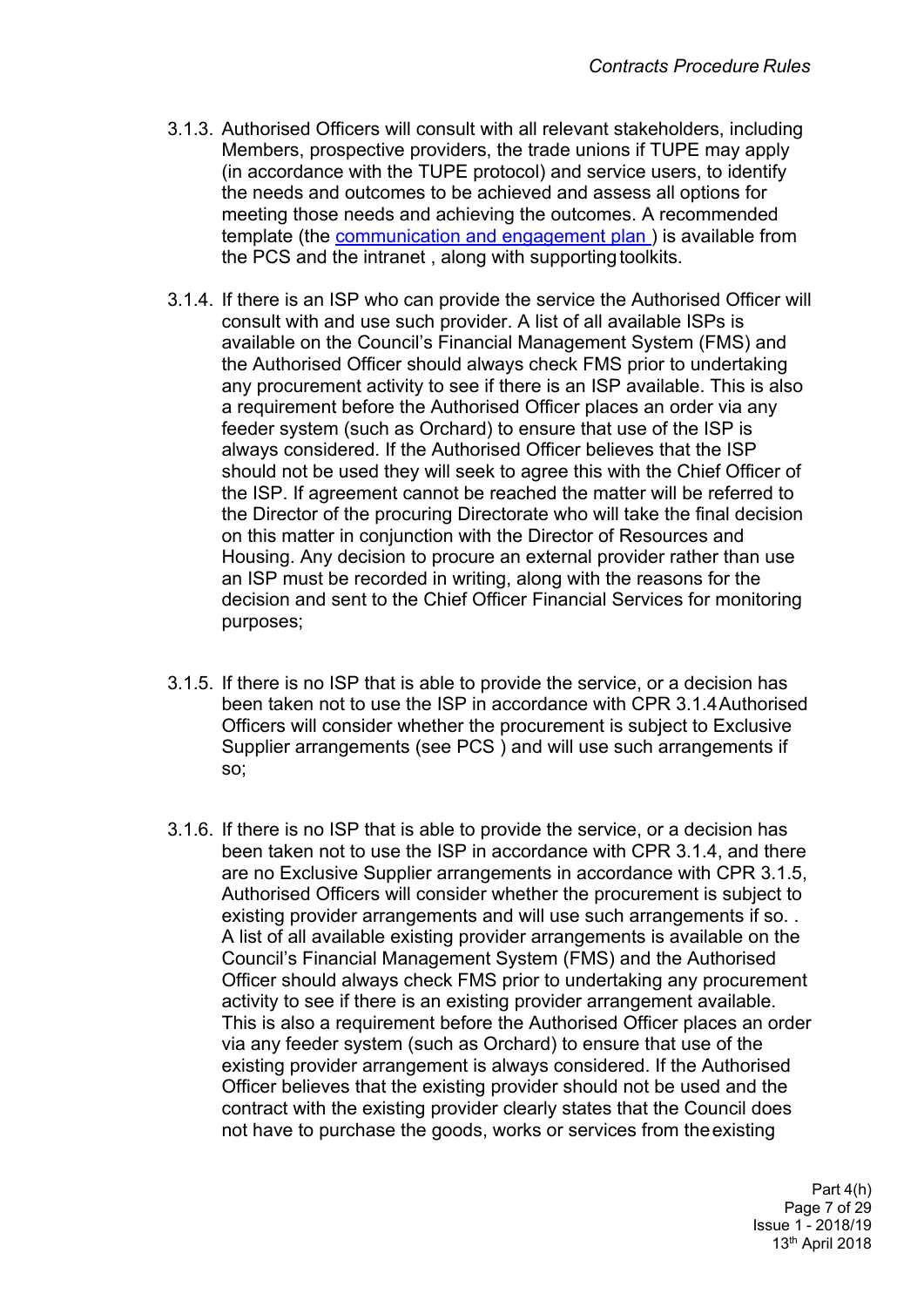provider, they may waive this CPR. Any decision to waive this rule by a Chief Officer will be in accordance with CPR27;

#### 3.1.7. NOT USED

- 3.1.8. The Delegated Decision to undertake a procurement (including a decision on what is being procured, the procurement route, the programme, the scope and the budget), whether it is a Key, Significant Operational or Administrative Decision (see link to [Article](http://democracy.leeds.gov.uk/ecCatDisplay.aspx?sch=doc&cat=13301&path=13278%2C13281) 13) will be taken at the point that the procurement route is chosen and, subject to any project specific issues, this will normally be the main decision that all subsequent decisions flow from<sup>3</sup>. Refer to the Assurance Guide for further detail and advice. The Authorised Officer must also check compliance with the Financial [Procedure](http://insite.leeds.gov.uk/PoliciesAndProcedures/Documents/Financial%20Regulations.pdf) Rules if the procurement includes capital expenditure. The Authorised Officer will recommend which kind of Delegated Decision is required. Decisions to place a calloff under a framework agreement will not be treated as consequential decisions. A Delegated Decision based on the value (estimated if necessary) and impact of the procurement will be taken both at the point that a procurement route for a framework agreement is chosen and for each call-off (or linked bundle of call-offs). CPR 21 sets out the decision making rules for contract extensions<sup>4</sup>;
- 3.1.9. The Authorised Officer will consider the matters set out under the headings "social", "environmental" and "economic" at appendix 1 of the [Procurement](http://www.leeds.gov.uk/docs/Procurement%20Strategy%20V1.0%20PUBLISH%2030.09.2013.pdf) Strategy throughout the life of the procurement and in accordance with all applicable legislation including the Public Services (Social Value Act) 2012 and the Equality Act 2010. Where the Public Services (Social Value Act) 2012 may apply, the Authorised Officer shall record how social value has been considered in the procurement strategy report;
- 3.1.10. For all procurements Authorised Officers will establish a written specification for the procurement requirement and (where competition is involved) evaluation criteria and methodology which must be formally approved by the relevant Chief Officer as an administrative decision. Refer to the evaluation guidance for further guidance. Templates are also available from PCS and theintranet;
- 3.1.11. The Authorised Officer will draft the description of the goods, works or services to be purchased in the contract advertisement notice with the assistance of the Chief Officer Financial Services ifrequired.
- 3.1.12. The Authorised Officer will consult and seek advice from the Chief Officer Financial Services prior to beginning a procurement in each ofthe following cases:

<sup>&</sup>lt;sup>3</sup> Note that the decision making rules in the Constitution including article 13 stillapply.

<sup>4</sup> Officers are reminded that decisions may be sub-delegated as long as this is done in accordance with the Council's Constitution.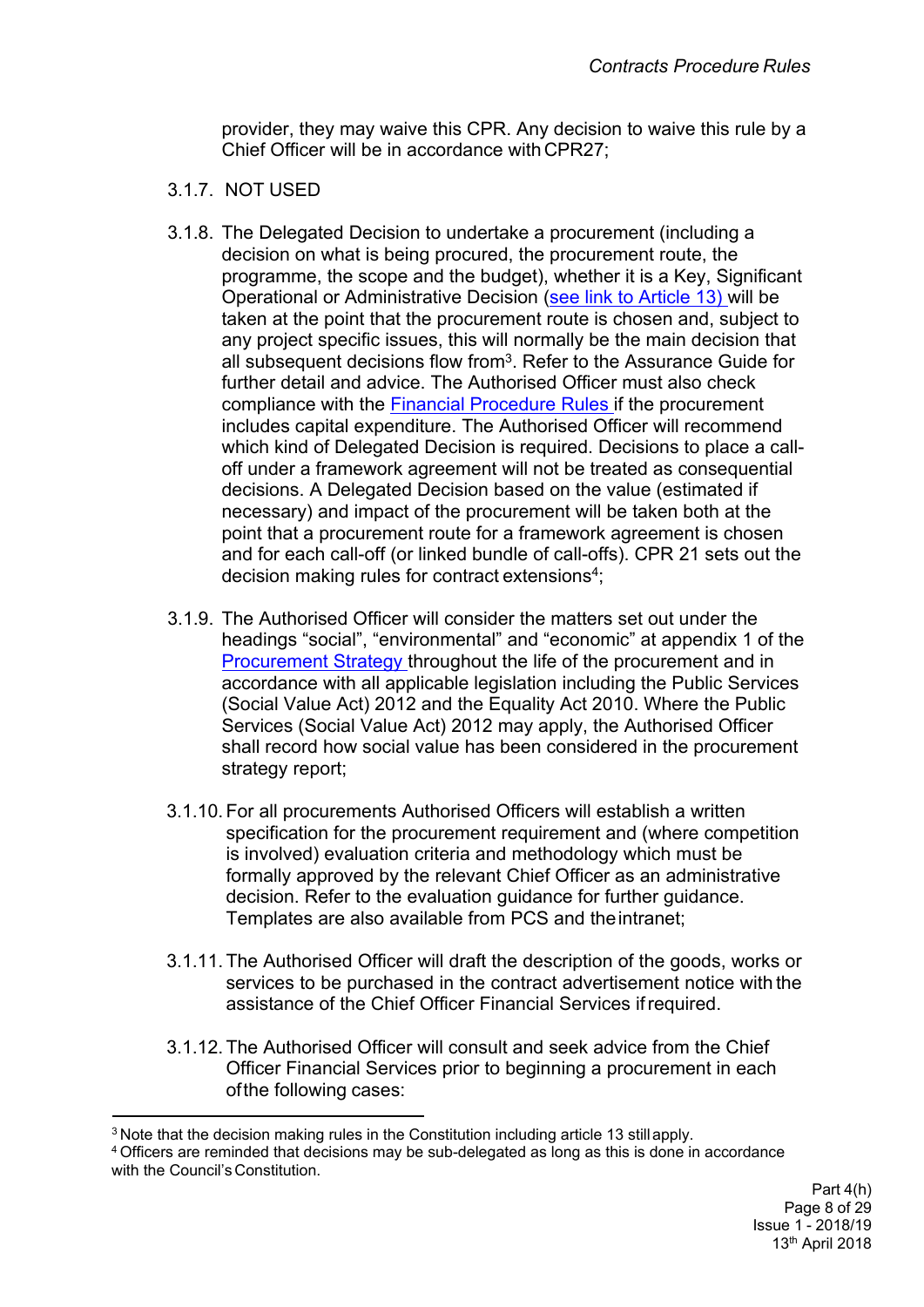3.1.12.1 if the Transfer of Undertaking (Protection of Employment) (TUPE) may apply; or

the value is or may exceed £100,000; or

the procurement is a Midscale or Complex Project; or

the procurement involves the use of the competitive dialogue, competitive dialogue with negotiation, a dynamic purchasing system or innovation partnership procedures each as described in the Public Contracts Regulations.

- 3.1.13. Unless the relevant Chief Officer determines otherwise the Authorised Officer will complete a [Procurement](http://insite.leeds.gov.uk/DoItOnline/Pages/Forms-and-guidance.aspx?cat=Procuring%20and%20managing%20a%20contract) Plan (which can cover one or more procurements). The Authorised Officer will register the procurement through the Project Registration Process. Any decision not to use a [Procurement](http://insite.leeds.gov.uk/DoItOnline/Pages/Forms-and-guidance.aspx?cat=Procuring%20and%20managing%20a%20contract) Plan will be an administrative decision recorded in writing, along with reasons, and sent to the Chief Officer Financial Services for monitoring purposes whether a Procurement Plan is required or not the procurement must be registered through the Council's Project Registration Process;
- 3.1.14. The Authorised Officer will register all completed procurements (as defined at CPR 1.4 and therefore including contracts that have been negotiated with a single provider) that have a value of £10,000 ormore on YORtender in accordance with the requirements of the Chief Officer Financial Services and CPR 19.3;
- 3.1.15.Subject to CPR 12, Authorised Officers will use parts 1 to 3 of the Council's standard tender [documents](http://insite.leeds.gov.uk/DoItOnline/Pages/default.aspx?cat=Procuring%20and%20managing%20a%20contract) for all tender [processes.](http://insite.leeds.gov.uk/DoItOnline/Pages/default.aspx?cat=Procuring%20and%20managing%20a%20contract) Any decision to waive this rule by a Chief Officer will be in accordance with CPR27;
- 3.1.16.All procurements must have a completed Contract [Management](http://insite.leeds.gov.uk/DoItOnline/Pages/default.aspx?cat=Procuring%20and%20managing%20a%20contract) Plan (which can be used for one or more procurements), unless the relevant Chief Officer determines otherwise. Any decision not to use a [Contract](http://insite.leeds.gov.uk/DoItOnline/Pages/Default.aspx?cat=Procuring%20and%20managing%20a%20contract) [Management](http://insite.leeds.gov.uk/DoItOnline/Pages/Default.aspx?cat=Procuring%20and%20managing%20a%20contract) Plan will be an administrative decision recorded in writing, along with reasons, and sent to the Chief Officer Financial Services for monitoring purposes.
- 3.1.17. The Authorised Officer will make tender [documents](http://insite.leeds.gov.uk/DoItOnline/Pages/Default.aspx?cat=Procuring%20and%20managing%20a%20contract) available to tenderers in a suitable electronic format (usually Portable Document Format (PDF)), unless there are exceptional circumstances where the use of electronic documents is not appropriate. PDF format may not be suitable for documents requiring completion or signature
- 3.1.18. The Authorised Officer will consider all aspects of the tender and contract lifecycle with reference to [guidance](http://insite.leeds.gov.uk/PoliciesAndProcedures/Documents/Procurement%20strategy.pdf) issued by the Chief Officer Financial Services. When calculating the price of any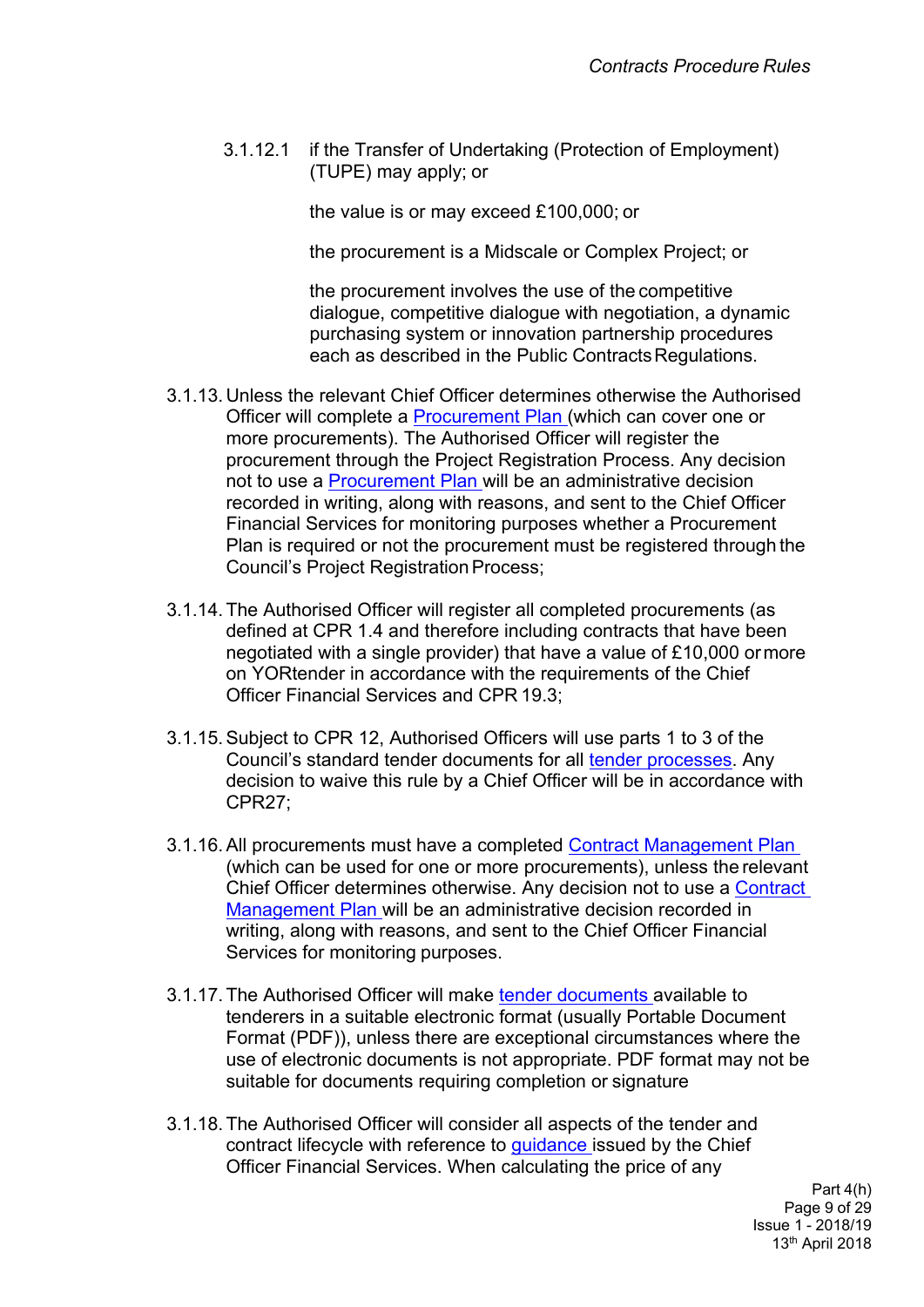goods

Part 4(h) Page 10 of 29 Issue 1 - 2018/19 13th April 2018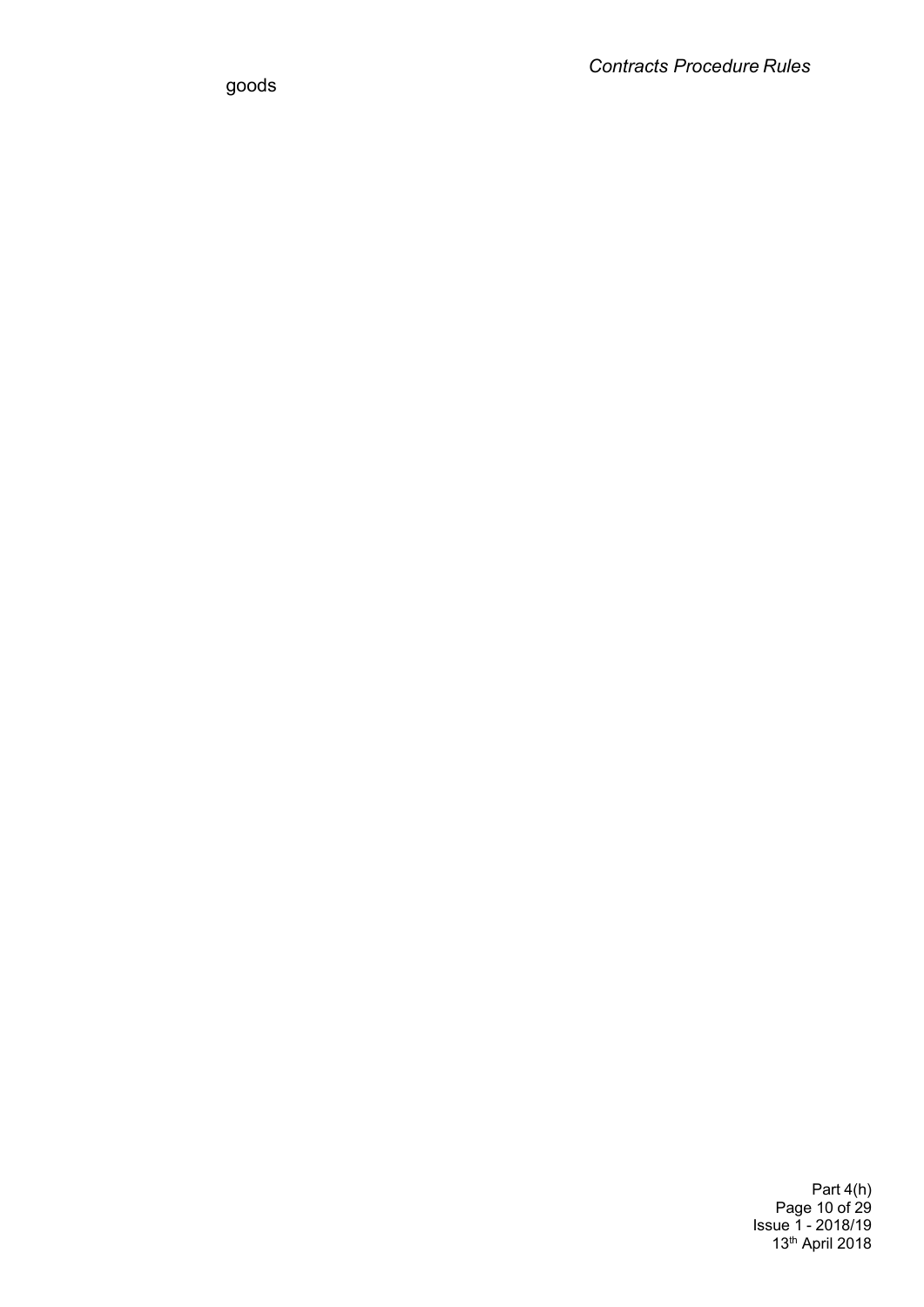(including software) the Authorised Officer will ensure that a genuine estimate of the maintenance costs is included within the price;

- 3.1.19. The Authorised Officer will apply Procurement Checklists to all procurements and a gateway review process (see PCS) to all midscale or complex procurements<sup>5</sup>. This process must be applied at key stages of the procurement process in conjunction with the Chief Officer Financial Services and in line with the Procurement Plan;
- 3.1.20.All decisions relating to the procurement must have due regard to the [Assurance](http://teams.leeds.gov.uk/services/PublicPrivatePartnershipsUnit/constructionandhousing/HOUSING%20LEEDS/06%20-%20EFFECTIVE%20PROC/00-CPRS-STRAT-ASSURANCE%20DOCS/Assurance%20Guide/Assurance%20guide%20word09.02.15.docx) Guide (with the exception of sections 12 (data management) and 14 (statistical returns) which are compulsory);
- 3.1.21. The Authorised Officer must consider whether proposed procurements, irrespective of their total value, might be of interest to potential Contractors located in other member states of the EU. A written record should be kept of the decision and the reasons for it. If it is considered that there may be cross border interest a sufficiently accessible advertisement must be published in OJEU and on YORtender in accordance with CPR 10 below. Generally, the greater the interest of the procurement to potential providers from other member states, the wider the coverage of the advertisement should be. Advice must be sought from the Chief Officer Financial Services if there is any doubt about the application of this CPR;
- 3.1.22. The Authorised Officer will ensure that procurements are not conducted by Consultants. Any decision to waive this rule by aChief Officer will be in accordance with CPR27; and
- 3.1.23.Subject to CPR 17.4, the Authorised Officer will ensure that no post tender submission negotiation takes place if the Public Contracts Regulations apply. In other cases post tender negotiations are permissible if the tender documentation states that it may takeplace, and this rule is waived. Any decision to waive this rule by a Chief Officer will be in accordance with CPR17 andCPR27.
- 3.2.Where the procurement of any value is fully funded by a third party (for example a developer or funder), and if that third party so requests, then the name(s) of one or more providers may be added to the tender list or be the only providers invited provided that the Public Contracts Regulations are not contravened. The Chief Officer Financial Services must be notified and advice sought if this CPR 3.2 applies.
- 3.3.The Authorised Officer will be responsible for ensuring that a fair,transparent and non-discriminatory process is followed during the procurement, and when entering into the contract.

<sup>5</sup> As defined by the Project Registration Process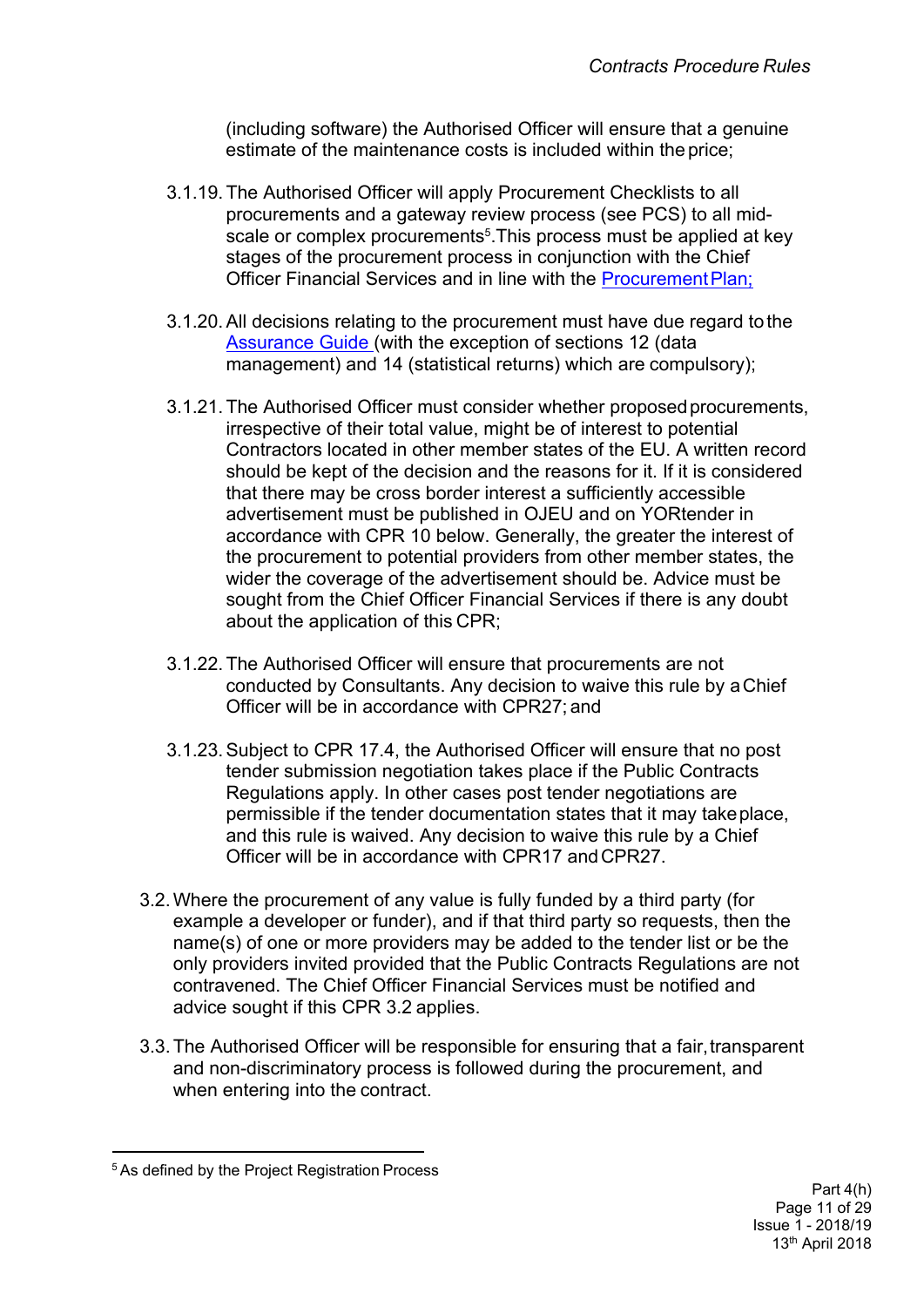- 3.4.The Authorised Officer will provide the evaluation results (tenderers score and winning tenderers score) to unsuccessful tenderers and will offer to provide further written feedback. Requests for a de-brief will be considered on a case by case basis. This will be in addition to any formal processes required by the Public Contracts Regulations. The Chief Officer Financial Services will attend or contribute to this process if requested to do so by the Authorised Officer.
- 3.5.Prior to taking the decision to commence a procurement in line withCPR 3.1.8 the Authorised Officer will complete part 1 of a privacy impact assessment which is a screening exercise. If indicated by the screening exercise a full privacy impact assessment must also be carried out in accordance with part 2 of the privacy impact assessment. The Authorised Officer will carry out the assessments, keep a written record of the assessments on file and take action in line with the assessments throughout the process. Further details can be found here [\[link\].](http://insite.leeds.gov.uk/toolkits/Pages/Sharing-information.aspx)

## <span id="page-11-0"></span>**4. Responsibilities of Chief Officer Financial Services**

- 4.1.At the beginning of each financial year, the Chief Officer Financial Services may publish a Prior Information Notice in the Official Journal of the European Union listing the contracts for services and supplies which the Council expects to procure for the coming financial year, based on information supplied by each relevant Chief Officer.
- 4.2.The Chief Officer Financial Services will be responsible for publication on behalf of the Council of all OJEU contract advertisement, award and other notices and statistical returns required by the Public Contracts Regulations. Information kept by the Chief Officer Financial Services on procurements undertaken will be published on YORtender, including specifications, contract terms and contract expenditure (tender [documents](http://insite.leeds.gov.uk/DoItOnline/Pages/Default.aspx?cat=Procuring%20and%20managing%20a%20contract) and award notices will be published).
- 4.3.The Chief Officer Financial Services will maintain a contracts register indicating when contracts will expire and procurements are programmed to be undertaken, and a supplier information database, based on the information provided by Chief Officers.
- 4.4.The Chief Officer Financial Services will provide procurement support and advice on the application of these CPRs in relation to all procurements covered by CPR 3.1.12 together with all other procurements which the relevant Chief Officer requests and will manage the administration of YORtender.
- 4.5.The Chief Officer Financial Services will issue details of procurements where TUPE may apply to Council employees or former Council employees (tothe extent that this information has been provided by Directorates) to trade unions via the JCC along with any TUPE related information based on work carried out and information provided under CPRs 3.1.3 and3.1.12.

Part 4(h) Page 10 of 29 Issue 1 - 2017/18 1 st April 2017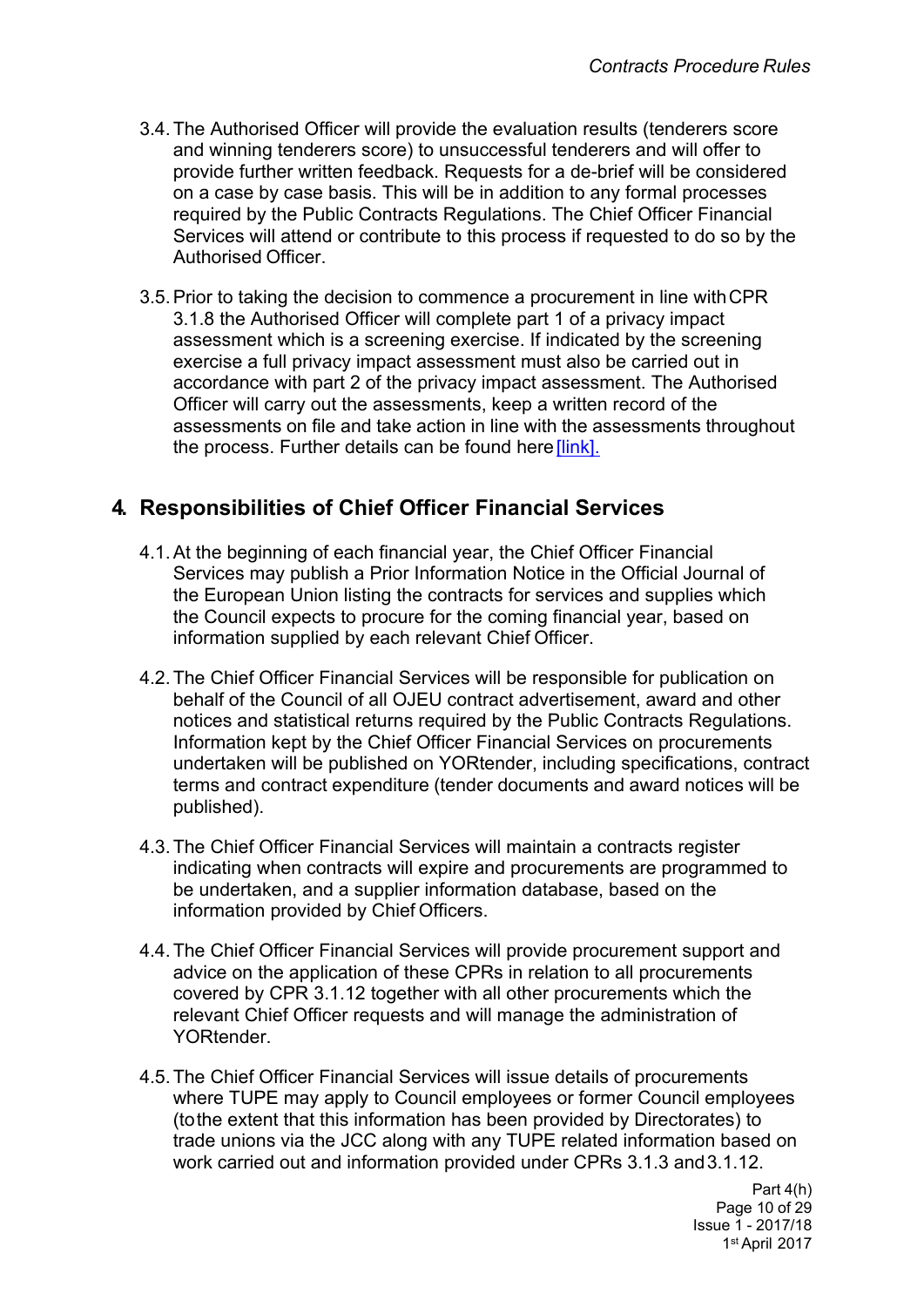4.6.The Chief Officer Financial Services will review these CPRs and the Council's procurement processes annually in consultation with Chief **Officers** 

# <span id="page-12-0"></span>**5. Joint Procurement**

- 5.1.Any joint procurement for the benefit of the Council together with one or more public bodies will be formally approved by the relevant Chief Officer as a Delegated Decision before the procurement commences.
- 5.2.Where the Council conducts the procurement on behalf of itself and one or more other public bodies these CPRs will apply and the Authorised Officer must ensure the other public bodies that are to be included in that arrangement are listed in the OJEU advertisement and contractdocuments individually or as an identified class. The estimate of contract usage given must include the potential usage of that joint arrangement by those public bodies listed.
- 5.3.Where the Council is going to take part in a procurement that is conducted by another public body the procurement must be carried out in accordance with the procuring body's procurement rules and the Public Contracts Regulations, but the Authorised Officer will in any event comply withCPRs 3.1 to 3.3 (except for 3.1.15 and 3.1.21 to 3.1.23inclusive).
- 5.4.The Council may enter into contracts on behalf of another local authority(or another public body such as a health authority when legal advisors have confirmed that it is lawful to do so) where:
	- 5.4.1.1. the relevant public body has given authority to do so; and
	- 5.4.1.2. having taken legal advice, the relevant Chief Officer has granted approval to do so as a Delegated Decision.

## <span id="page-12-1"></span>**6. Estimating the Contract Value**

- 6.1. Contract values should be calculated by working out the annual price and multiplying it by the contract length (including any possible contract extensions) and, in any event, in accordance with the Public Contracts Regulations with particular regard to the rules on aggregation. For consistency, these rules should be followed even when the Public Contracts Regulations are not applicable.
- 6.2.Authorised Officers will ensure that values are not split in an attempt to avoid the applicability of these CPRs, the Public Contracts Regulations or the Executive and Decision Making Procedure Rules (Part 4 of [theconstitution\).](http://democracy.leeds.gov.uk/ecCatDisplay.aspx?sch=doc&cat=13049&path=13004)

## <span id="page-12-2"></span>**7. Below £10k - Low Value Procurement**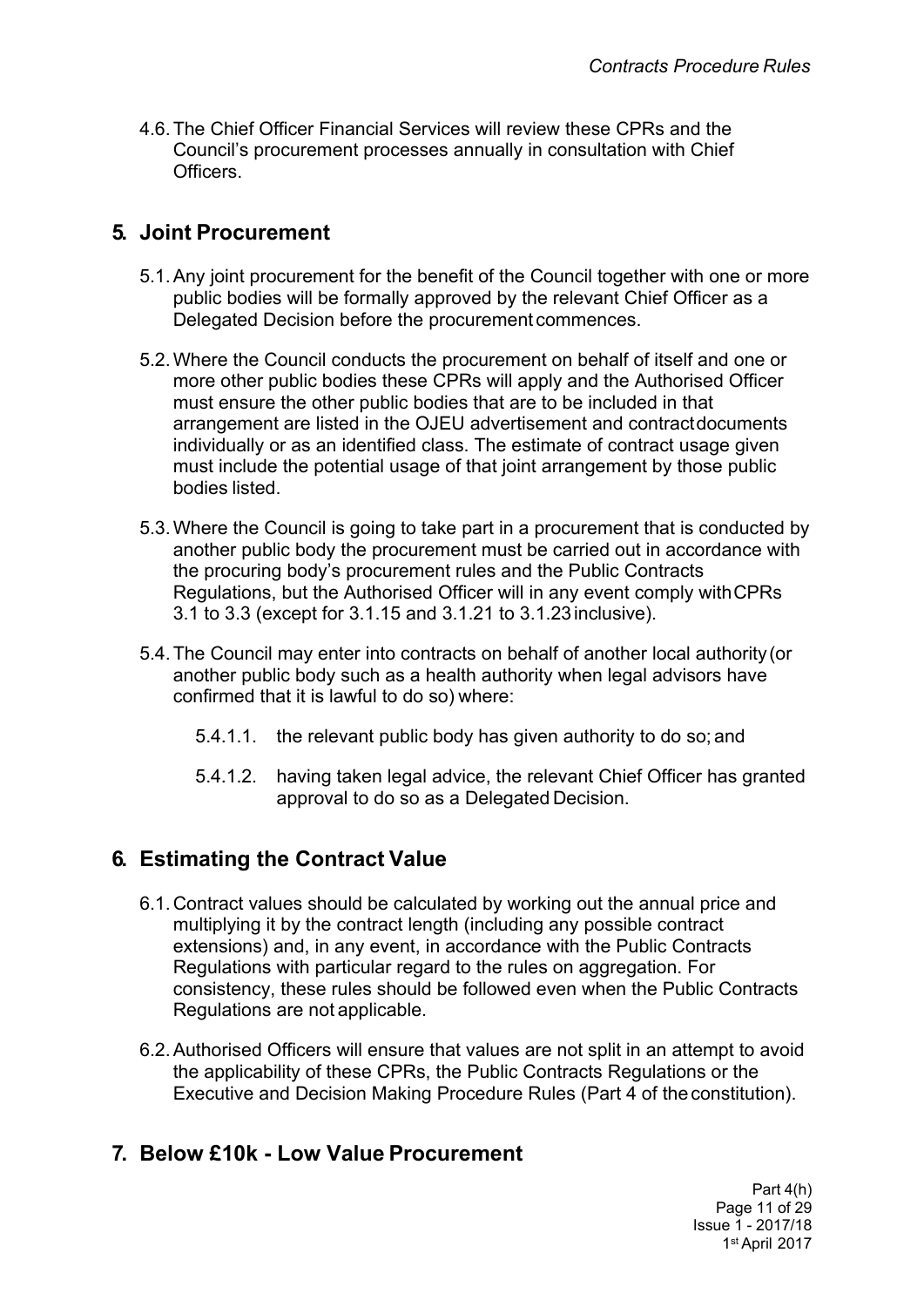- 7.1.Where no appropriate ISP, Exclusive Supplier, existing provider or Third Party Framework Agreement exists, competition (three written tenders) is required for procurements with an estimated value of below £10k. If the relevant Chief Officer believes that it represents Best Value for the Councilto make a direct appointment without the need for competition, they may do so providing that a written record of the decision, along with reasons, iskept.
- 7.2.Once a Contractor is selected an order will be issued specifying thegoods, works, or services to be provided and the price and terms ofpayments.
- 7.3. Regardless of the procurement method used, the Delegated Decision to undertake a procurement of this value will generally be an Administrative Decision unless the decision maker considers that it will have a significant impact. However, officers should have regard to the Article 13 of the Council's constitution when deciding which kind of Delegated Decision applies.

### <span id="page-13-0"></span>**8. Between £10k and £100k - Intermediate ValueProcurement**

- 8.1.Where no appropriate ISP, Exclusive Supplier, existing provider or Third Party Framework Agreement exists, competition is required forprocurements valued at or over £10k but at or below £100k.
- 8.2.At least **three** written tenders will be invited. These tenders may be invited by publishing either an open or a restricted tendering opportunity (restricted meaning that only selected suppliers are invited to tender) on the YORtender portal or inviting tenders from suppliers using Construction line (if applicable, please see the construction and housing category team for advice). Authorised Officers should consider CPR 1.1.3 when deciding which approach to take.
- 8.3.Any decision to waive this rule by a Chief Officer will be in accordance with CPR27.
- 8.4. Regardless of the procurement method used, the Delegated Decision to undertake a procurement of this value will generally be an Administrative Decision unless the decision maker considers that it will have a significant impact. However, officers should have regard to the Council'sConstitution when deciding which kind of Delegated Decisionapplies.
- 8.5. If an open advert is placed on the YORtender portal for a procurement worth £10k or more the option to publish on Contracts Finder must beselected.

### <span id="page-13-1"></span>**9. Over £100k - High Value Procurements**

9.1.Where no appropriate internal provider, Exclusive Supplier, existing provider Third Party Framework Agreement exists, competition is required for procurements valued over £100k.

> Part 4(h) Page 12 of 29 Issue 1 - 2017/18 1 st April 2017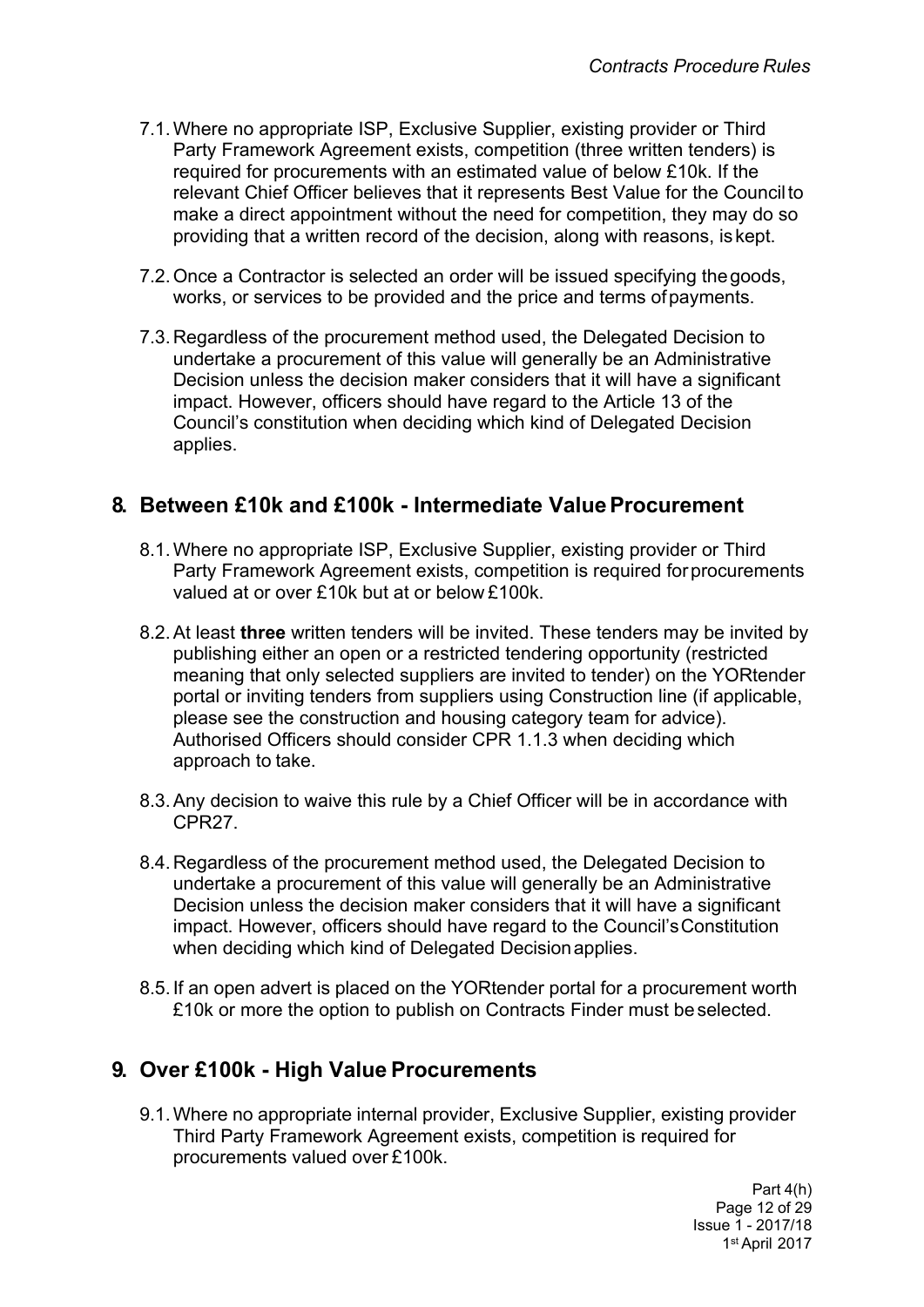- 9.2.Where there are sufficient numbers of providers at least **four** written tenders will be invited. Tenders must be invited by publishing either a restricted opportunity inviting a minimum of four tenders or, an openopportunity, on the YORtender portal or inviting tenders from suppliers using Constructionline (if applicable, please see the construction and housing category team for advice). Authorised Officers should consider CPR 1.1.3 when deciding which approach to take. Authorised Officers should only procure through a restricted opportunity when they have sufficient knowledge of the market to enable them to take this view, and shall record how that approach will achieve Best Value.
- 9.3. CPRs 9.1 and 9.2 are subject to CPR 10.2. Where the estimated contract value reaches the relevant EU threshold set out in the Public Contracts Regulations CPR 10 will also apply.
- 9.4.Any decision to waive this rule by a Chief Officer will be in accordance with CPR27. Rule 9.3 cannot be waived.
- 9.5.The Delegated Decision to undertake a procurement of this value must be taken in accordance with the Council's [Constitution](http://www.leeds.gov.uk/council/Pages/Constitution.aspx) particularly Article 13. At this level of spend it should be considered whether the decision is a Significant Operational or Key Decision.
- 9.6. If an open advert is placed on the YORtender portal the option to publish on Contracts Finder must be selected.

## <span id="page-14-0"></span>**10. Contracts that are subject to the Public ContractsRegulations**

- 10.1.Where the estimated value of a contract exceeds the current EU threshold, the contract will be tendered in accordance with the Public Contracts Regulations and these CPRs. In all such circumstances appropriate advice must be sought from the Chief Officer Financial Services.
- 10.2.Where the Chief Officer and the Chief Officer Financial Services agree that the negotiated procedure without publication of a contract notice applies there is no requirement to obtain a waiver of CPRs 9.1 and 9.2.
- 10.3.All OJEU contract notices must also be published on ContractsFinder.
- 10.4. The current thresholds are:

| Services | £164,176.00   |
|----------|---------------|
| Goods    | £164,176.00   |
| Works    | £4,104,394.00 |

Contracts for Social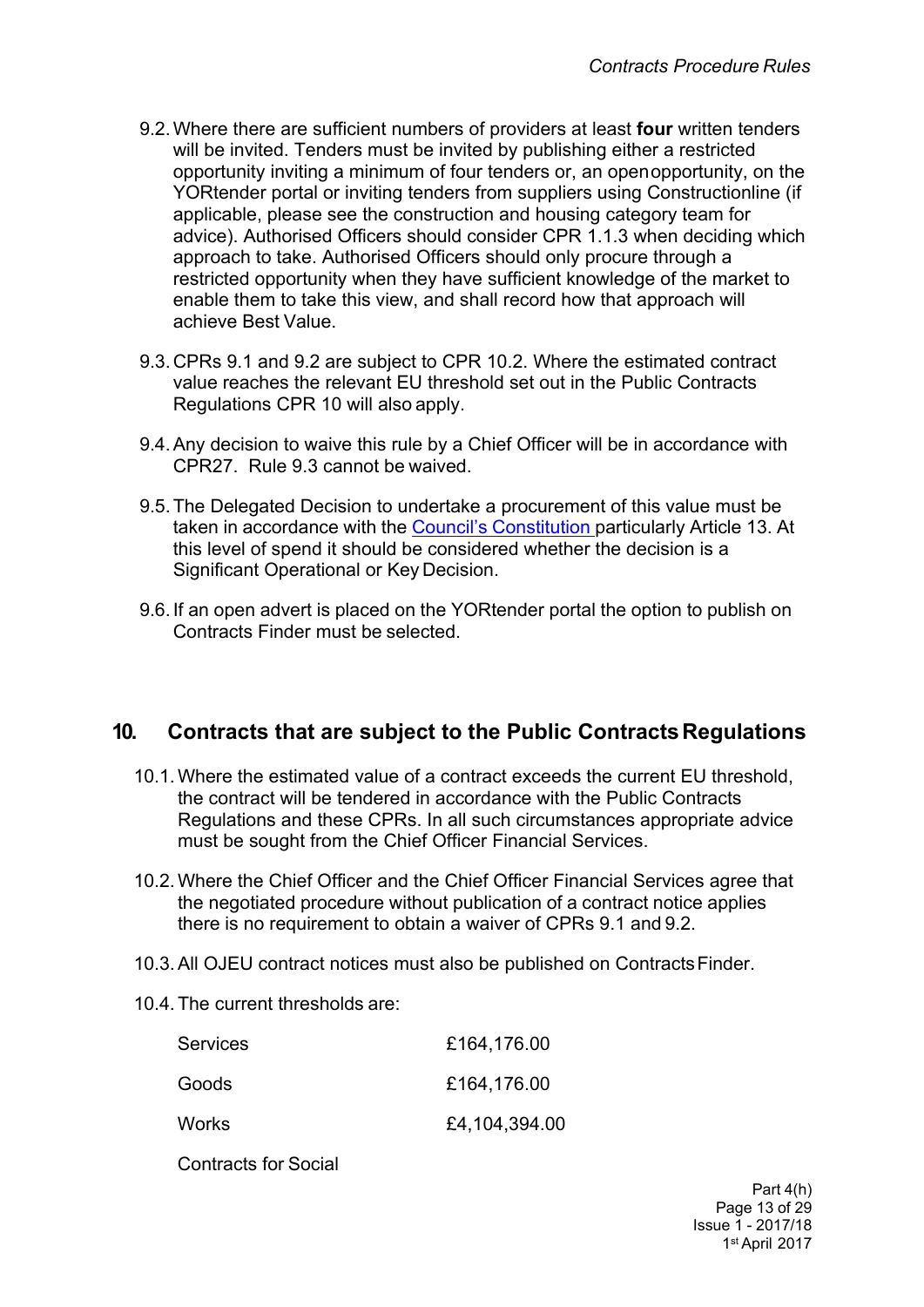and other specific services £589,148.00

The thresholds are updated every two years with the next update due on the 1 January 2018.

- 10.5. Officers should note that there are specific rules in the Public Contracts Regulations covering Contracts for Social and other specific services. These include certain health, social, educational and other services. Above the threshold set out in CPR 10.4 these services must be procured following the placement of an OJEU contract notice or prior information notice and using a selection process that follows the principles of transparency and equal treatment and in particular covers the following:
	- 10.5.1. conditions for participation must be clear;
	- 10.5.2. time limits must be clear; and
	- 10.5.3. the award procedure must be clear.
- 10.6.Advice should always be sought from the Chief Officer Financial Services to ascertain whether the service you are procuring needs to be advertised in accordance with the Public Contracts Regulations and how a procurement for these services should be run.
- 10.7. Officers conducting above threshold procurements of goods, works and services should note that they must consider dividing contracts in to lots and justify any decision not to do so in either the procurement documents or the evaluation report and that all procurement documents must be published at the time that the OJEU contract notice is published in accordance with the Public Contracts Regulations.

### <span id="page-15-0"></span>**11. Pre-qualification**

- 11.1. In all procurements with a value of £164,176 or more the Council will only enter into a contract with a Contractor if it is satisfied as to the Contractor's eligibility, financial standing and technical capacity and CPRs 11.2 and 11.3 need to be followed when making this assessment.
- 11.2.[Pre-Qualification](http://insite.leeds.gov.uk/toolkits/Pages/Delivering-a-procurement.aspx) Questionnaires are used to assess a tenderer's ability to perform the contract in question (selection criteria) and must not be used to assess how a contractor will perform the contract (award criteria).
- 11.3.A template [Pre-Qualification](http://insite.leeds.gov.uk/toolkits/Pages/Delivering-a-procurement.aspx) Questionnaire is available for use to determine the criteria under CPR 11.1.
- 11.4. In all procurements with a value of less than £164,176 AuthorisedOfficers need to decide whether it is necessary to assess a supplier's eligibility, financial standing and technical capacity. If the Authorised Officerdecides

Part 4(h) Page 14 of 29 Issue 1 - 2017/18 1 st April 2017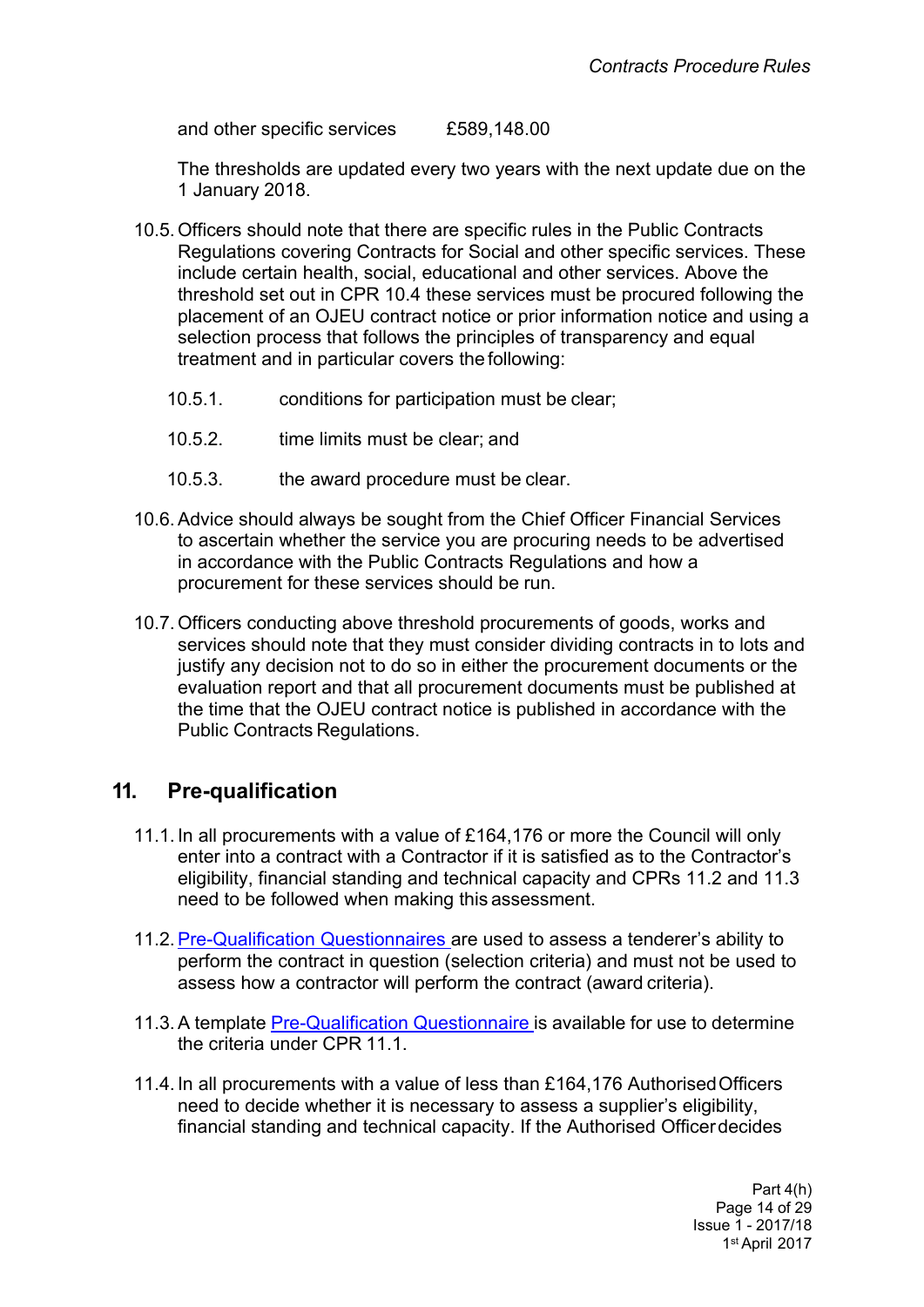that this assessment is necessary it must be carried out in compliance with CPRs 11.5.and 11.6.

- 11.5.Pre-Qualification Questionnaires are not allowed at this level of spend. Instead, suitability assessment questions must be included as part ofthe tender assessment.
- 11.6. A suitability assessment checklist table can be found [here](http://insite.leeds.gov.uk/Root%20document%20library/Below%20threshold%20suitability%20assessment%20(replacing%20PQQ)%20guidance%20V2.0%20FINAL%2009.09.2015.pdf) for quidance.

## <span id="page-16-0"></span>**12. Invitation to Tender**

- 12.1. The invitation to tender will include parts 1 to 3 of the tender documents completed in accordance with the template documents. Note that there are different tender documents for use on [Midscale](http://insite.leeds.gov.uk/toolkits/Pages/Delivering-a-procurement.aspx) and Complex Projects (as assessed under PM Lite) and Small projects (as assessed under PM Lite) or projects that have a value of £100k or less that are suitable for non-complex procurement documentation.
- 12.2. The Authorised Officer will ensure that tenders are invited and Contracts are entered into on the Council's terms and conditions, set out at [part](http://insite.leeds.gov.uk/toolkits/Pages/Delivering-a-procurement.aspx) 3 of the tender [documents.](http://insite.leeds.gov.uk/toolkits/Pages/Delivering-a-procurement.aspx) They will be included with each purchase order or invitation to tender. Where this is not possible, because the Council's terms and conditions are not suitable or the Director wishes to use a Third Party Framework Agreement, and other terms and conditions are proposed, those terms and conditions must be approved in writing by the PCS before they can be accepted.
- 12.3. The above CPRs 12.1 and 12.2 will not apply to:
	- 12.3.1. Construction and/or engineering contracts where bespoke conditions based on accepted standard form contracts are used such as JCT or NEC for example (the headings in volumes 1 and 2 must be considered but the documents themselves need not be used);and
	- 12.3.2. Third Party Framework Agreements that have been approved under clause 12.2 in the past.
- 12.4.Where tenders for works are required the Authorised Officer will liaise with PCS to determine the most appropriate standard form of building contract to use.
- 12.5.Procurements can only be abandoned and / or re-tendered for proper justifiable reasons e.g. receipt of non-compliant tenders so genuine competition cannot be obtained or funding is withdrawn, and such proposed action must be subject to a formal decision categorised in accordance with Article 13 of the Constitution by the relevant ChiefOfficer.

Part 4(h) Page 15 of 29 Issue 1 - 2017/18 1 st April 2017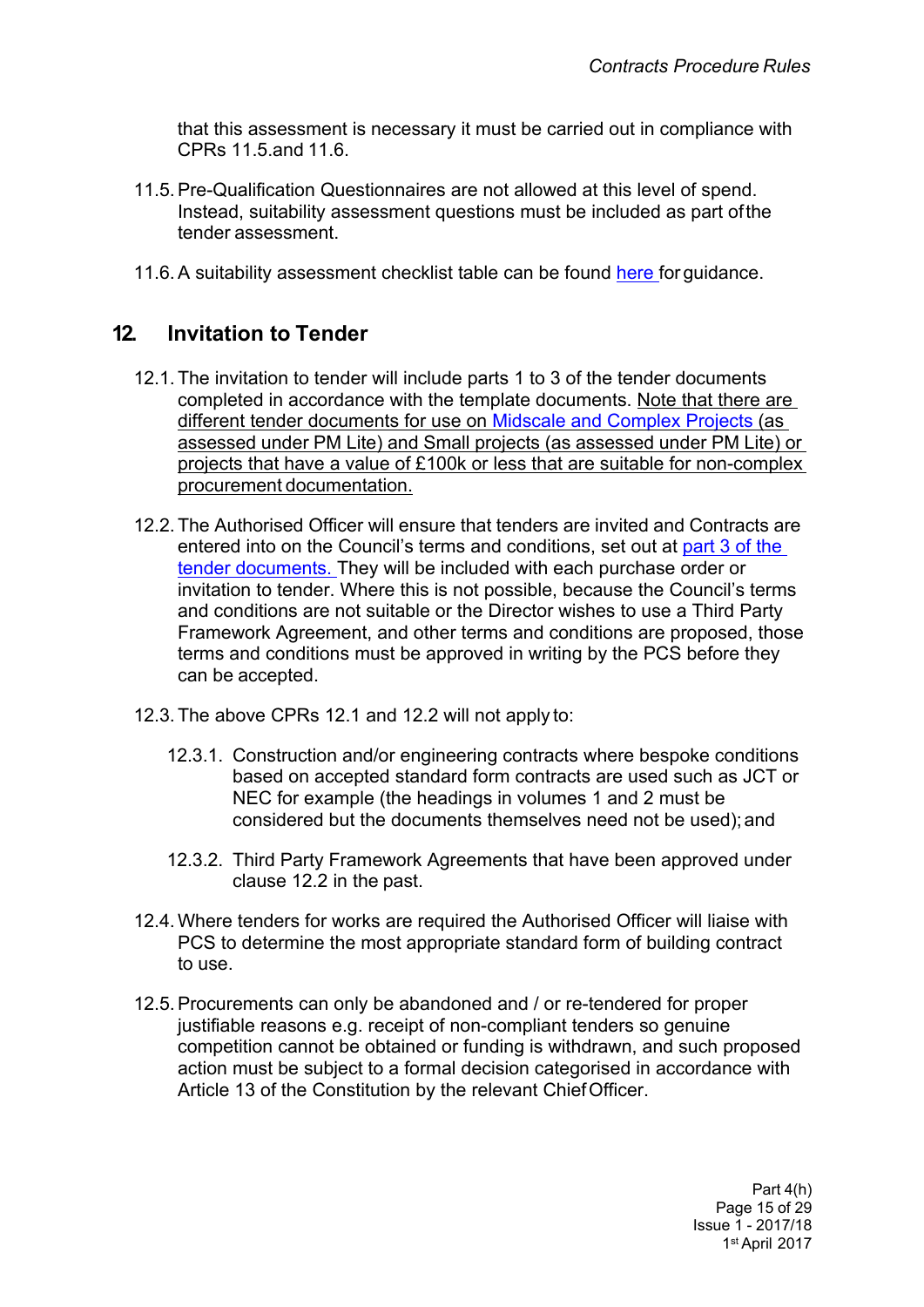## <span id="page-17-0"></span>**13. Pre-tender submission clarification**

13.1.Prior to the tender submission deadline either the Council or a tenderer may seek to clarify any aspects of the issued tender documentation. Adequate time must be allowed for both the clarification question and the response. Both the clarification question and response must be in writing and recorded in a log. A minimum of 5 days must be allowed between the last clarification question or response issued by the Council and the tender submission date (although note that different timescales apply to procurements that are subject to the Public Contracts Regulations and have required the publication of a contract notice). Except for a very limited set of circumstances both the question (anonymised) and the response should be issued to everyone who has been invited to tender. PCS / PU can advise any officer who requires some assistance in relation to this rule.

# <span id="page-17-1"></span>**14. Submission, Receipt, Opening and Registration ofTenders**

#### 14.1. **All tenders**

- 14.1.1. Invitations to Tender for procurements that have a value of £10k or more must be transmitted electronically using YORtender; this includes mini competitions under Third Party Framework Agreements (subject to CPR 14.1.4 below). The use of YORtender is encouraged for all procurements.
- 14.1.2. Faxed or e-mailed Tender [documents](http://insite.leeds.gov.uk/DoItOnline/Pages/Default.aspx?cat=Procuring%20and%20managing%20a%20contract) or tender submissions arenot acceptable for procurements that have a value of £10k ormore.
- 14.1.3. The design of the Tender [documents](http://insite.leeds.gov.uk/DoItOnline/Pages/Default.aspx?cat=Procuring%20and%20managing%20a%20contract) must be such that price documentation cannot be changed or substituted following submission of the Tender.
- 14.1.4. Procurements through framework agreements need not be advertised unless a mini-competition is required in which case they will be advertised in accordance with the provisions of the framework. However, once complete, details of the contract must be registered on YORtender by the Authorised Officer.
- 14.1.5. Subject to CPR 16 no Tender submissions, or [Pre-Qualification](http://insite.leeds.gov.uk/Root%20document%20library/PQQ%20unsuccessful%20letter.docx) [Questionnaires](http://insite.leeds.gov.uk/Root%20document%20library/PQQ%20unsuccessful%20letter.docx) received after the specified date and time for their receipt can be considered by the Council unless the delay is caused by a Council error such as temporary failure of the YORtender system in which case the Chief Officer Financial Services may waive this CPR

14.1.5 if he believes it is reasonable to do so in all the circumstances.

14.1.6. Officers who have been involved in preparing tender [documents](http://insite.leeds.gov.uk/DoItOnline/Pages/Default.aspx?cat=Procuring%20and%20managing%20a%20contract) for procurements that have a value of over £100k must not be involved in the recording or opening of tenders. Only persons authorised bythe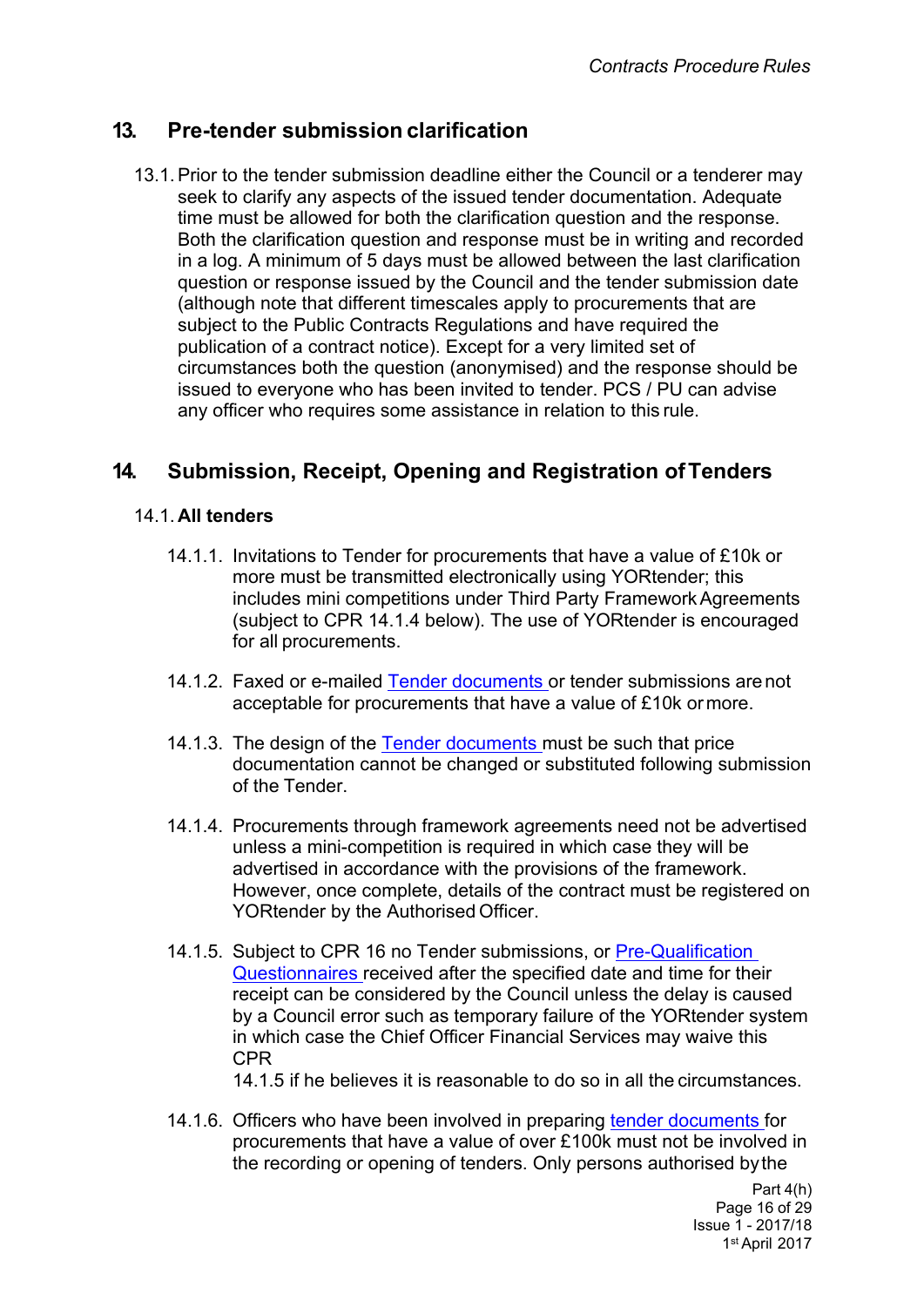relevant Chief Officer (as client), and by invitation of the Chief Officer Financial Services will attend tender opening.

- 14.1.7. Tender submissions for procurements that have a value of over £100k will be opened by the Chief Officer Financial Services and if required at least one other Officer nominated by the Director of Resources and Housing. An immediate record will be made of the Tender submissions received including names, addresses, value and the date and time of opening. All tender envelopes must be retained onfile.
- 14.1.8. Chief Officers must ensure that appropriate arrangements are in place for the recording and opening of tenders that have a value of £100k or less.6

#### 14.2. **Hard Copy Tendering**

14.2.1. The Council's method of tendering is by electronic means. However, in very exceptional circumstances (e.g. large construction contracts where there are a large amount of drawings required or where a tenderer doesn't have the capacity to tender electronically such as small community contracts), the Authorised Officer may allow the tenderers to submit a Tender in paper format. When conducting procurements under CPR 10 Authorised Officers must comply with regulations 22 and 53 of the Public Contracts [Regulations.](http://www.legislation.gov.uk/uksi/2015/102/contents/made)

## <span id="page-18-0"></span>**15. Tender Evaluation**

- 15.1.Selection and award criteria must be distinguished and highlighted as part of the tender documentation. The evaluation criteria will be predetermined and approved (as an administrative decision) by the relevant Chief Officer and disclosed to all tenderers through the Invitation to Tender documentation. The evaluation criteria should be disclosed along with weightings. In exceptional circumstances, where this is not possible, the evaluation criteria may be listed in order of importance. Published criteria may not be changed and will apply throughout all stages of a procurement. The evaluation criteria and methodology must be set in accordance with the Public Contracts Regulations (including an assessment of cost effectiveness such as lifecycle costing) and the principles set out in the tender evaluation quidance.
- 15.2. The price element of evaluation will always be 40% or greater. Any decision to waive this rule by a Chief Officer will be in accordance with CPR27 and must be justified in the circumstances. Authorised Officers should always consider whether a 'price –quality separated' approach may beapplicable.

<sup>&</sup>lt;sup>6</sup> In order to reduce the risk of procurement challenge and ensure propriety Chief Officers are encouraged to put tender recording and opening arrangements in place that treat all procurements in the same way as those in the over £100k threshold.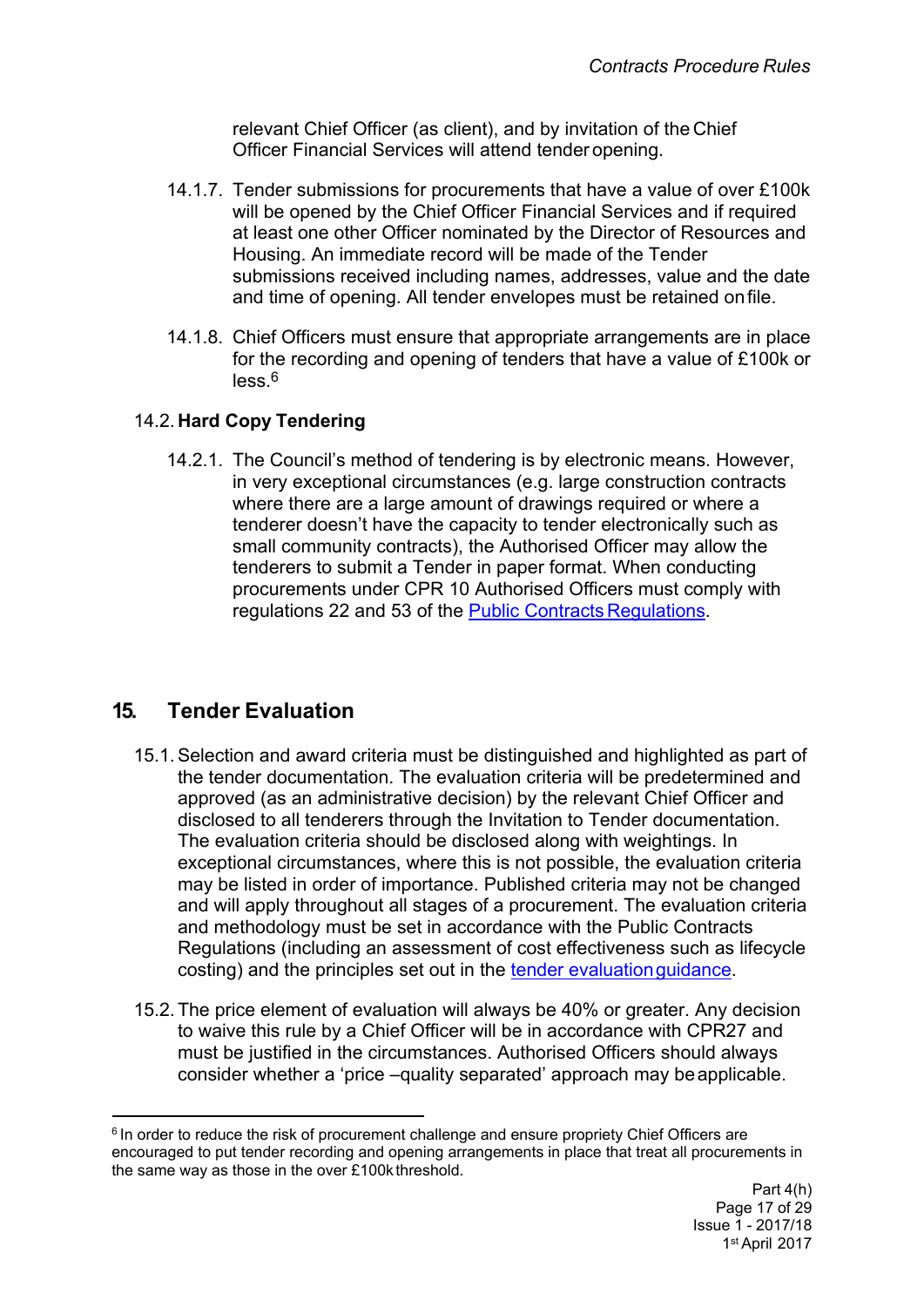This involves the first stage being a quality assessment which tenderers either pass or fail. Tenderers who pass are then assessed purely on price.

15.3.All contracts must be awarded on the basis of the offer which represents Best Value<sup>7</sup> to the Council and in accordance with CPR 18.

## <span id="page-19-0"></span>**16. Errors in Tender Submissions**

- 16.1.Where a tenderer has made a genuine error they may be given an opportunity to correct that error prior to tender evaluation. If correction is permitted the tenderer must submit, supplement, clarify or complete the relevant information or documentation within a strict time limit thatrepresents the minimum time that a tenderer needs to make the correction.
- 16.2. If a tender submission is incomplete or has specific documents missing and correction is permitted the tenderer must submit, supplement, clarify or complete the relevant information or documentation within a strict time limit that represents the minimum time that a tenderer needs to make the correction.
- 16.3. Other errors in tender submissions must be dealt with either by asking the tenderer to confirm that they will honour their tender submission despitethe error or if not withdraw the tender from the procurementprocess.
- 16.4. If a tenderer uploads documents onto YORtender which cannot subsequently be opened by the Council at the tender opening ceremony, the Authorised Officer should ask the tenderer to re-submit its documents to them in a format that can be accessed by the Authorised Officer. This resubmission may be by e-mail but an Authorised Officer's individual e-mail account should not be used for this purpose. All correspondence of this nature should be sent to a regularly monitored project, team or directorate mail box.
- 16.5. Tender [documents](http://insite.leeds.gov.uk/DoItOnline/Pages/Default.aspx?cat=Procuring%20and%20managing%20a%20contract) must state how errors in tenders will be dealtwith. Whichever process is followed it must be transparent and fair to all tenderers.
- 16.6. If a Contractor agrees to stand by an error which will cast doubt on its ability to perform the contract, or to the standard required, or may result in legal dispute, then authority should be granted by the relevant Chief Officer before a tender is accepted on this basis. A copy of the report and decision must be sent to the Chief Officer Financial Services for monitoring purposes.

# <span id="page-19-1"></span>**17. Post Tender Clarification and Negotiation**

<sup>7</sup> Note that this does not prohibit "price only" if a price only assessment will provide Best Value on that particular procurement.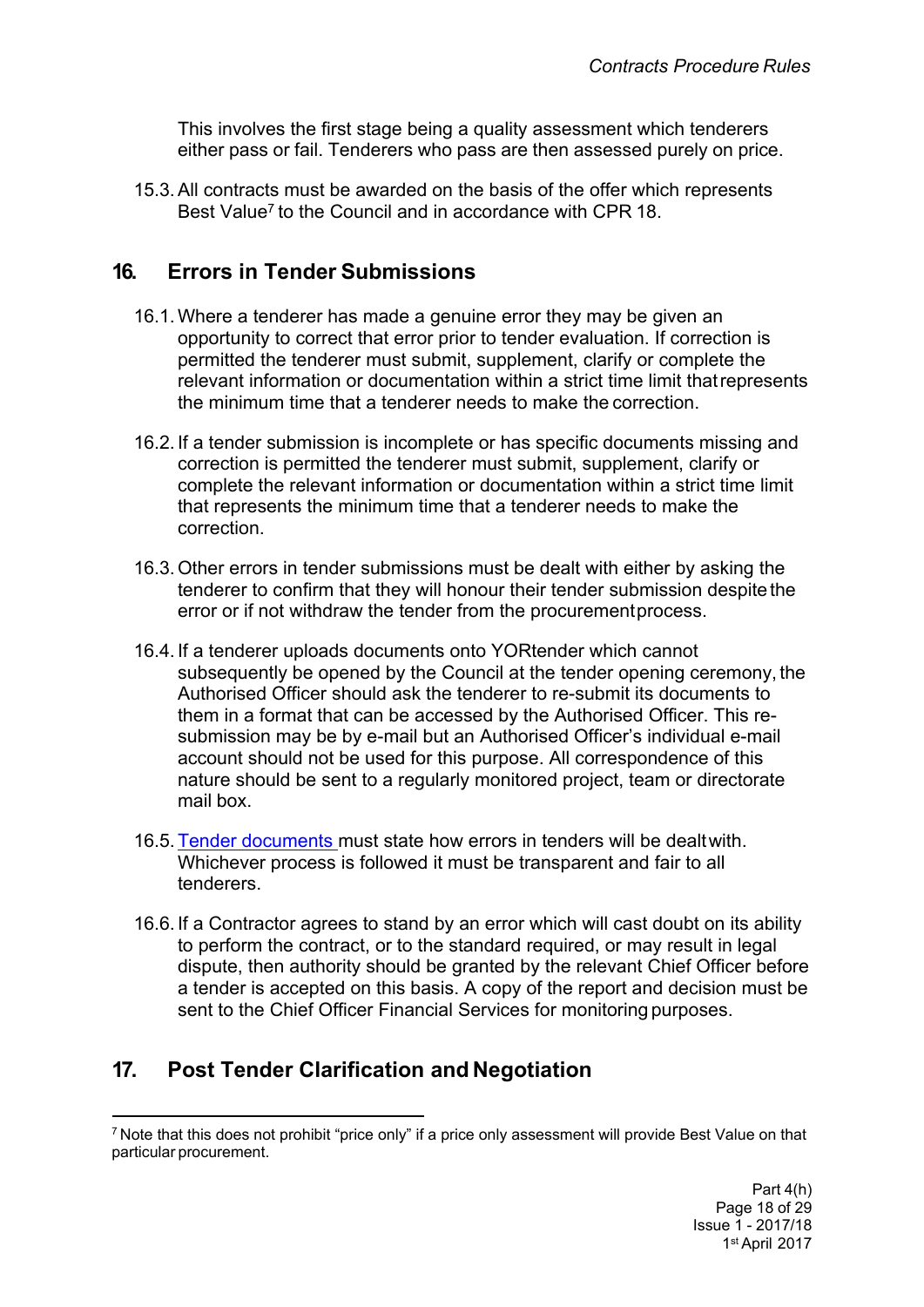- 17.1.Post tender submission the Council may ask tenderers to clarify any aspects of the submitted tender but only if it is genuinely unclear. If the submission is clear but wrong this is not clarification. If any amended or new documentation is submitted as part of a clarification response it must only clarify the original response and not contain any new information. Anything that is submitted and goes above and beyond clarification must be disregarded in the evaluation and a note made to that effect. All clarifications and responses must be in writing and recorded in a log.
- 17.2. There are specific rules in the Public Contracts Regulations dealing with the negotiated procedure without publication of a notice, the competitive procedure with negotiation, the competitive dialogue procedures and the procurement of Social and Other Specific Services (as defined in the Public Contracts Regulations) and Authorised Officers are expected to take advice from the Chief Officer Financial Services when using these procedures. The Council may clarify, specify and fine tune final tenders and submissions that are received through the competitive dialogue procedure.
- 17.3. Officers must ensure that CPRs 17.1 and 17.2 are not used to permiteither pre or post final tender submission negotiation. The PCS should be contacted if there is any doubt as to whether something is clarification or negotiation.
- 17.4.Where a procurement is conducted pursuant to the Public Contracts Regulations through either the open, restricted or competitive dialogue procedures, no post tender/final tender negotiations (including negotiations on price) are permitted. Where the negotiated procedure is used the regulations relating to that procedure will be followed. Where Social and other Specific Services (as defined in the Public Contracts Regulations) are being procured the regulations relating to that procedure will be followed. Where the competitive dialogue procedure is used all aspects of the procurement can be discussed pre final tender. However, post tender the Authorised Officer may only seek to clarify, specify or fine tune tenders in accordance with (i) the Public Contracts Regulations and (ii) the tender instructions. Where the competitive procedure with negotiation is used all aspects of the initial tender, other than the minimum requirements andaward criteria, shall be subject to negotiation. Where the innovation partnership procedure is used all aspects of the tenders submitted can be discussed pre final tender.
- 17.5.Where procurements are conducted outside the Public Contracts Regulations, such as below threshold contracts, the Authorised Officermay seek authority to enter into negotiations if he/she considers that it is in the Council's interest to do so in which case the following rules willapply:
	- 17.5.1. approval to waive CPR 3.1.23 and enter into negotiations will be sought in writing from the relevant Chief Officer through a Delegated Decision;

Part 4(h) Page 19 of 29 Issue 1 - 2017/18 1 st April 2017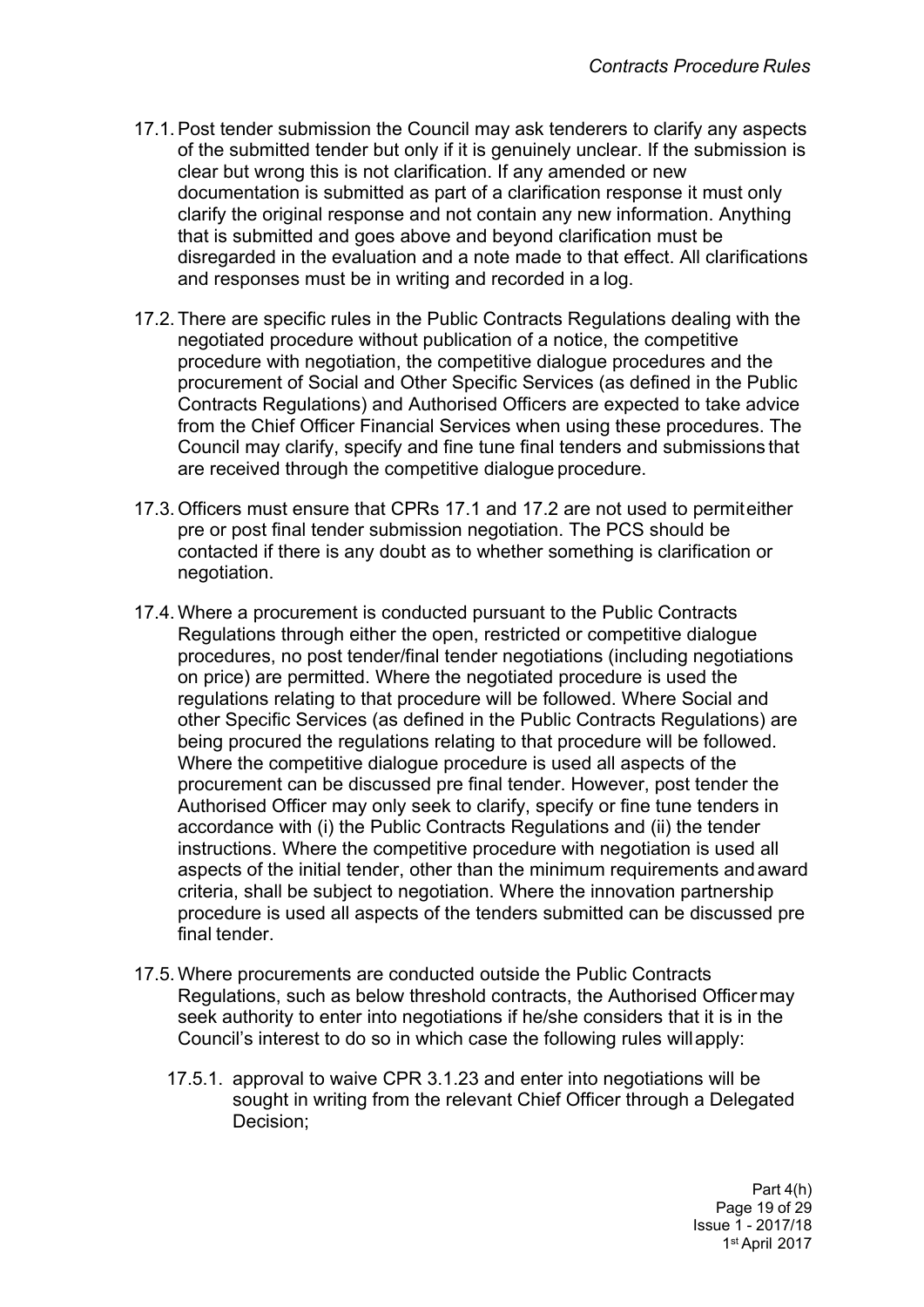- 17.5.2. negotiations will be conducted on behalf of the Council by at least two appropriately trained Officers from the service directorate concerned. The Chief Officer Financial Services will be invited to send a representative to the negotiation meetings. A full written record will be kept of the results of the negotiations;
- 17.5.3. an amended tender following negotiations under this rule 17 will not be accepted unless it can be shown that it provides Best Value tothe Council.

## <span id="page-21-0"></span>**18. Awarding Contracts**

- 18.1.A contract will only be awarded subject to the tender evaluation criteria. Where a tender is to be evaluated on price only the Contract must be awarded to the tenderer submitting the lowest price. Where a tender is tobe evaluated on quality only the Contract must be awarded to the tenderer submitting the highest scoring tender.
- 18.2.Where a Contract is to be awarded on the basis of a price/quality evaluation and the difference between the value of the lowest priced tender and the highest scoring submission is more than 5%, the Authorised Officer must report this fact to the officer who is taking the Delegated Decision to award the contract. This should be done by including a clear statement in the contract award decision report.
- 18.3. Contracts with a value above £100k will be executed in accordance with Article 14.5 of the Council's Constitution by officers with the requisite delegated authority to do so within thePCS.
- 18.4. Contracts with a value up to and including £100k which are based on the Council's standard terms and conditions, or on formally approved submitted terms and conditions, may be awarded and signed by an Officer with the requisite delegated authority to do so within the relevant servicedirectorate.
- 18.5. The Delegated Decision to award a contract will be made in accordance with the [Assurance](http://teams.leeds.gov.uk/services/PublicPrivatePartnershipsUnit/constructionandhousing/HOUSING%20LEEDS/06%20-%20EFFECTIVE%20PROC/00-CPRS-STRAT-ASSURANCE%20DOCS/Assurance%20Guide/Assurance%20guide%20word09.02.15.docx) Guide and the sub-delegation schemes that are in place.This report should give details of the reasons why tenders, if any, were disqualified and the reasons for the selection of Contractor(s). If the procurement is being carried out under CPR 10 regulation 84 of the [Public](http://www.legislation.gov.uk/uksi/2015/102/contents/made) Contracts [Regulations](http://www.legislation.gov.uk/uksi/2015/102/contents/made) must be adhered to. Find guidance on the reports requirements [here.](http://insite.leeds.gov.uk/DoItOnline/Do%20it%20online%20forms/Tender%20report%20guidance%20V2%200%20PUBLISH.docx)
- 18.6. The Council will only award a contract where it represents Best Value. Where the Public Contracts Regulations do not apply and a 2 stage process is adopted whereby the mechanism for the costs of completing stage 2 of the Contract aren't included in the costs of completing phase 1 of the Contract the relevant Chief Officer will be entitled to allow the same Contractor that completed stage 1 to continue with stage 2 without submitting stage 2 to another formal tendering exercise providing that a Delegated Decision is

Part 4(h) Page 20 of 29 Issue 1 - 2017/18 1 st April 2017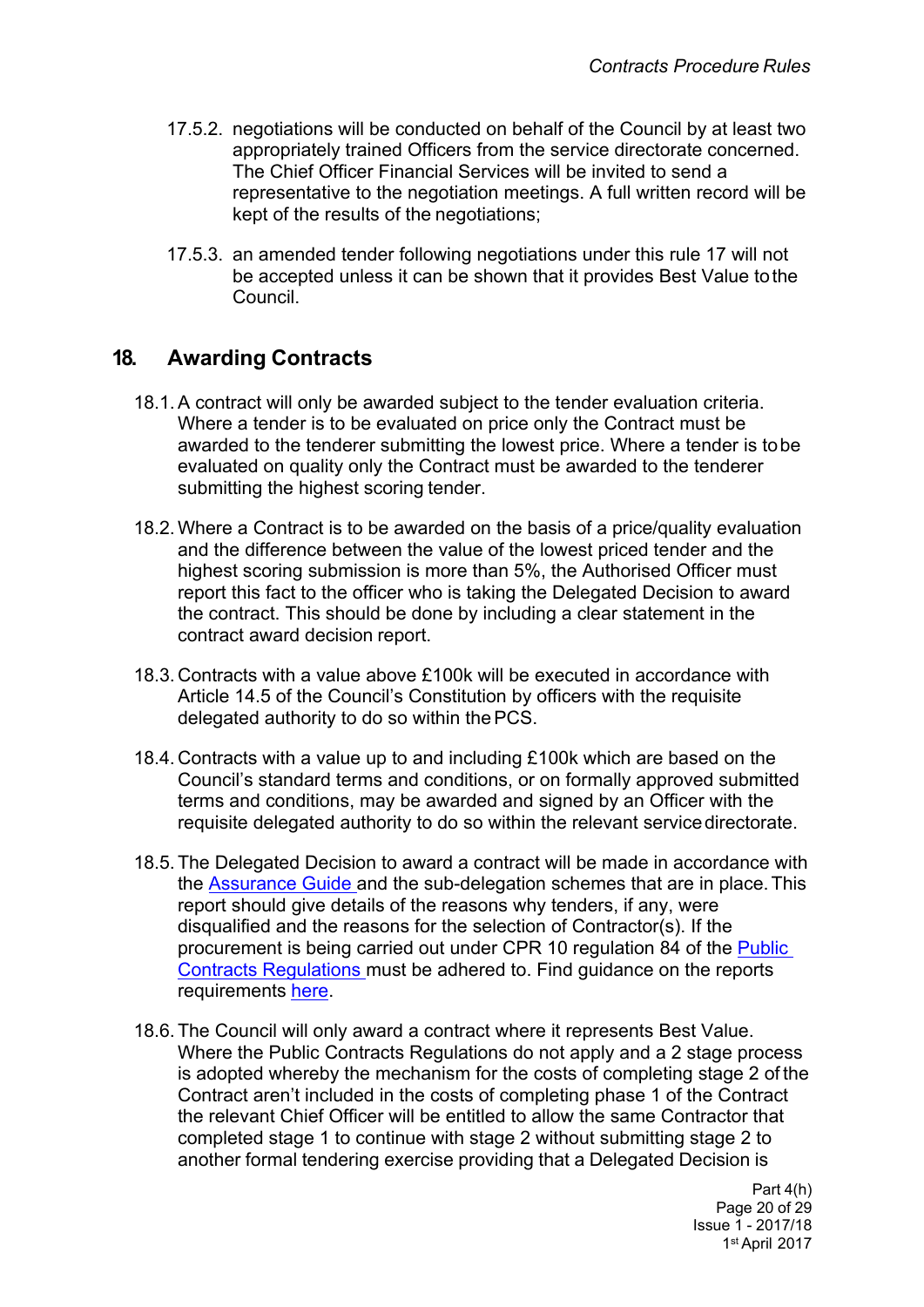taken confirming that Value for Money will be achieved by following this route and the original tender documentation made it clear that the Council reserved the right to do this.

18.7. Letters of Intent will only be used in very exceptional circumstances and following a Delegated Decision. Where the terms and conditions of Contract are not fully agreed no Contractor will be allowed to commence delivery of goods, works or services until a full risk assessment has been carried outby the Authorised Officer as to the possible implications to the Council of the Contractor being allowed to commence work before the Contract terms and conditions have been finalised. It is recommended that advice is taken from the Chief Officer Financial Services prior to entering into a Letter of Intent.

# <span id="page-22-0"></span>**19. Debriefing and Publishing**

- 19.1.A Contract subject to the Public Contracts Regulations can only be awarded following a communication to all unsuccessful tenderers and a 10 day standstill period. Failure to comply can result in a challenge and the contract being set aside. The Chief Officer Financial Services is responsible for issuing such communications on instruction from the relevant Chief Officer.
- 19.2. In all cases, the Authorised Officer responsible for each procurement will provide information and offer a de-briefing in accordance with CPR 3.4.
- 19.3. The Authorised Officer must provide the Chief Officer Financial Services with the details of the successful tenderer, tendered price and nature of the contract to allow the Chief Officer Financial Services to carry out his obligations under CPR 4.2.

### <span id="page-22-1"></span>**20. Contract Management**

20.1. The relevant Chief Officer is responsible for ensuring that the Contract is managed appropriately and in accordance with its terms and any [Contract](http://insite.leeds.gov.uk/DoItOnline/Pages/Default.aspx?cat=Procuring%20and%20managing%20a%20contract) [Management](http://insite.leeds.gov.uk/DoItOnline/Pages/Default.aspx?cat=Procuring%20and%20managing%20a%20contract) Plan that has been prepared in accordance with CPR3.1.16.

## <span id="page-22-2"></span>**21. Contract Extension and Variations**

#### **Extensions**

21.1. Contract extensions are only permitted if they are put in place before the contract expiry date and where the proposed extension is in accordancewith the contract terms. Prior to seeking approval from the relevant Chief Officer to take up a contract extension the Authorised Officer must comply with the requirements of CPR 3 to establish whether the extension will deliver Best Value. This process must be recorded in writing.

> Part 4(h) Page 21 of 29 Issue 1 - 2017/18 1 st April 2017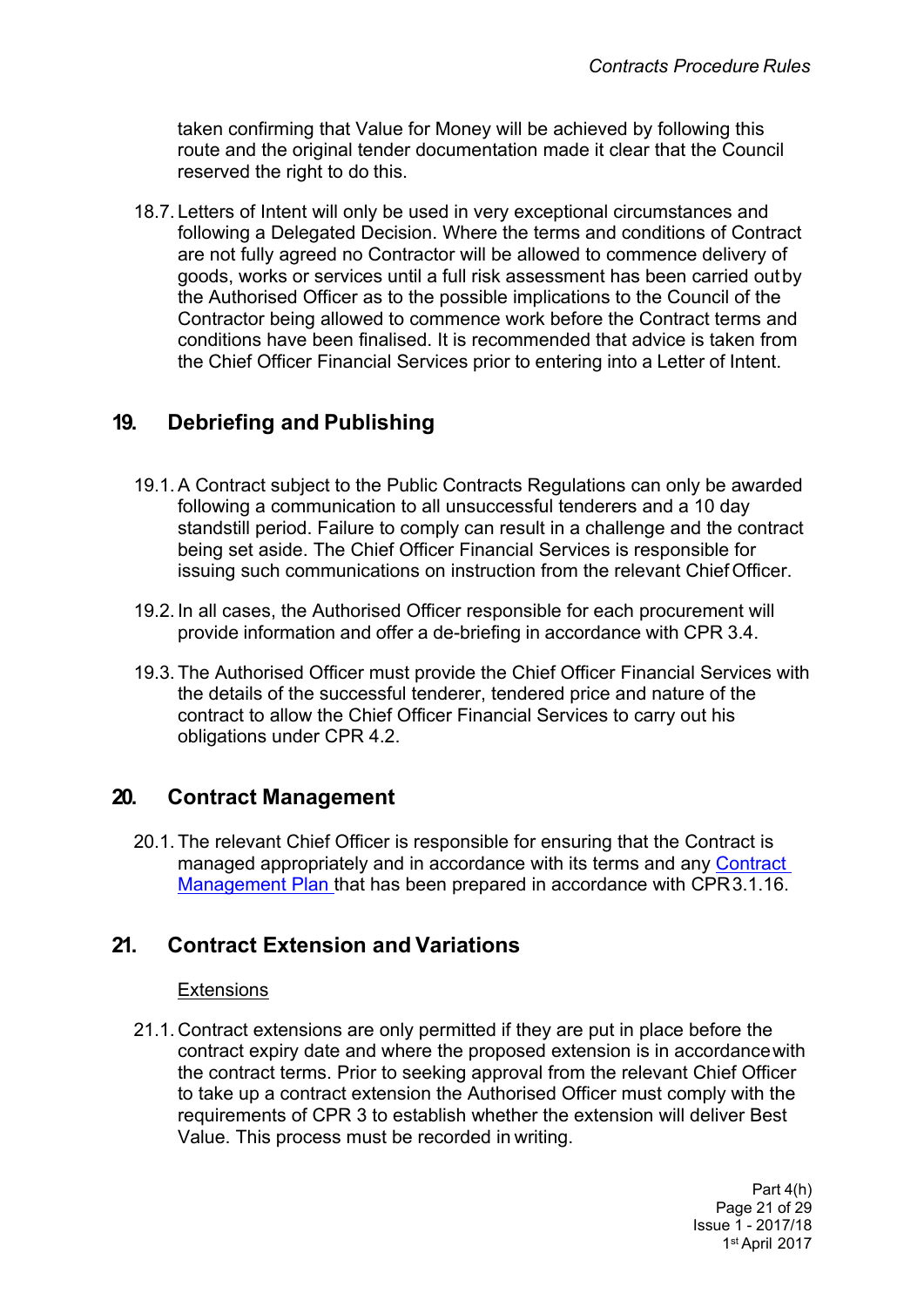- 21.2.Any Contract extension must be approved by and dealt with by the relevant Chief Officer. The Chief Officer Financial Services must be consulted if the extension relates to a Midscale or Complex Project. However, this is optional at the relevant Chief Officer's discretion for other projects. The decision to extend a contract will be treated as a new decision that is not a consequence of the initial decision to procure, it may be an Administrative or Significant Operational or Key decision, depending on value and impact of the decision (refer to Article 13).
- 21.3.All extensions to any Council contracts must be in writing and reported tothe Chief Officer Financial Services in order that YORtender can be updated. Extensions of a Contract that are categorised as "variations" in the Contract terms and conditions will be governed by rules 21.5 to 21.9 and CPR 21.1 and 21.2 will not apply.
- 21.4. Once a Contract has expired it cannot then be extended.

#### Variations

- 21.5.Variations to capital project procurements will be dealt with in accordance with these Contracts Procedure Rules and Appendix F of the [Council's](http://democracy.leeds.gov.uk/documents/s113265/financial%20regulations.pdf) Financial [Procedure](http://democracy.leeds.gov.uk/documents/s113265/financial%20regulations.pdf) Rules. Variations in relation to revenue Contracts will be dealt with in accordance with these Contract Procedure Rules and Rule 10 of the Financial Procedure Rules.
- 21.6.All Contract variations must be carried out
	- 21.6.1. within the scope of the original Contract. Contract variations that materially affect or change the scope of the original Contract are not allowed; and
	- 21.6.2. following consideration as part of the Category planning process.
- 21.7.All Contract variations must be in writing and signed by both the Council and the provider except where different provisions are made within the Contract documentation. The value of each variation must be assessed by the Authorised Officer and a Delegated Decision taken by the relevant Chief Officer. The Chief Officer Financial Services must be consulted if: (i) the variation relates to a Midscale or Complex Project and involves a change to the terms and conditions of the contract (rather than the scope or price); and (ii) if there is any possibility that CPR 21.9 might apply. This is optional at the relevant Chief Officer's discretion for other projects.
- 21.8.Where appropriate (taking into account any change in contract value, contract term, range of services provided etc.) contract variations must be reported to the Chief Officer Financial Services in order that YORtender can be updated.
- 21.9.A new procurement is required in case of material change where one or more of the following conditions are met:

Part 4(h) Page 22 of 29 Issue 1 - 2017/18 1 st April 2017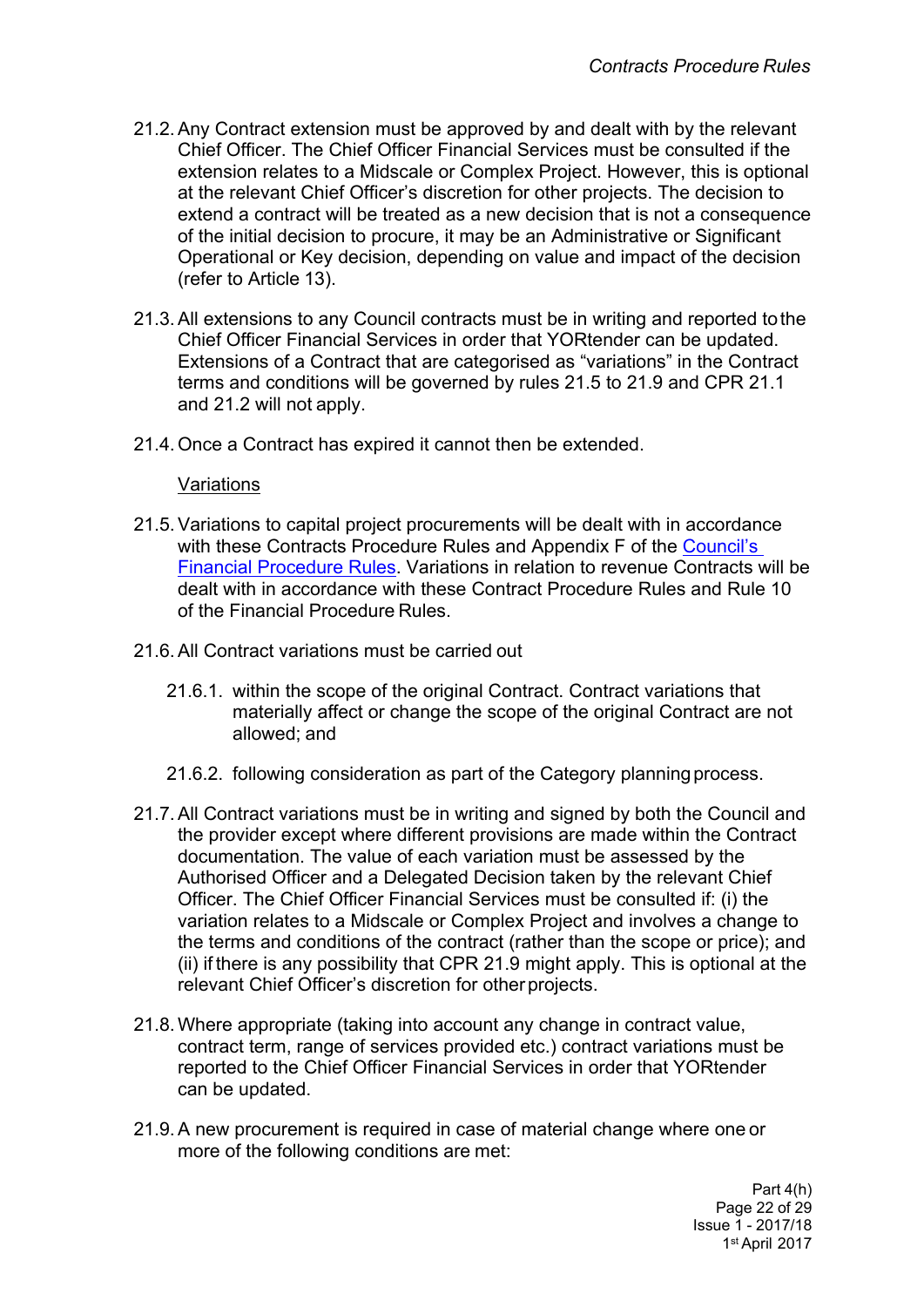- 21.9.1. The variation introduces conditions which, had they been part of the initial procurement exercise, would have allowed for the admission of other tenderers than those initially selected or for the acceptance of an offer other than that originally accepted or would have attracted additional participants in the procurementprocedure;
- 21.9.2. The variation increases the value of the contract or the framework agreement substantially in favour of the provider in a manner which was not provided for in the initial contract or frameworkagreement;
- 21.9.3. The modification extends the scope of the contract or framework agreement considerably.
- 21.10. You must consult the Chief Officer Financial Services if you are considering varying a Contract that you have procured under CPR 10.

## <span id="page-24-0"></span>**22. Termination of Contract**

22.1.Any Contract will only be terminated early if this action is authorised by the relevant Chief Officer through a Delegated Decision. A copy of the report and decision for termination of any contract exceeding £100k in value must be sent to the Chief Officer Financial Services for monitoring purposes. All termination letters under this rule will be drafted and issued via the PCS in conjunction with the Authorised Officer.

### <span id="page-24-1"></span>**23. Nominated and Named Sub-Contractors**

23.1. If a sub-contractor or sub-consultant is to be nominated or named to a main Contractor, they must have been procured in accordance with these Contracts Procedure Rules and the terms of the tender and appointment must be compatible with the main contract.

### <span id="page-24-2"></span>**24. Consultants**

#### **Procurement of Consultants**

24.1. Consultants who are individuals, but trade as their own businesses (private service companies), must not be engaged through a contract for services to cover any temporary or permanent posts.

#### <span id="page-24-3"></span>**Procurement by Consultants**

24.2.A waiver of CPR 3.1.22 and a decision not to use an ISP under CPR 3.1.4 must be authorised as a Delegated Decision by the relevant Chief Officer before the Council uses consultants to act on its behalf in relation to any procurement. The report must set out why it is necessary to use consultants

> Part 4(h) Page 23 of 29 Issue 1 - 2017/18 1 st April 2017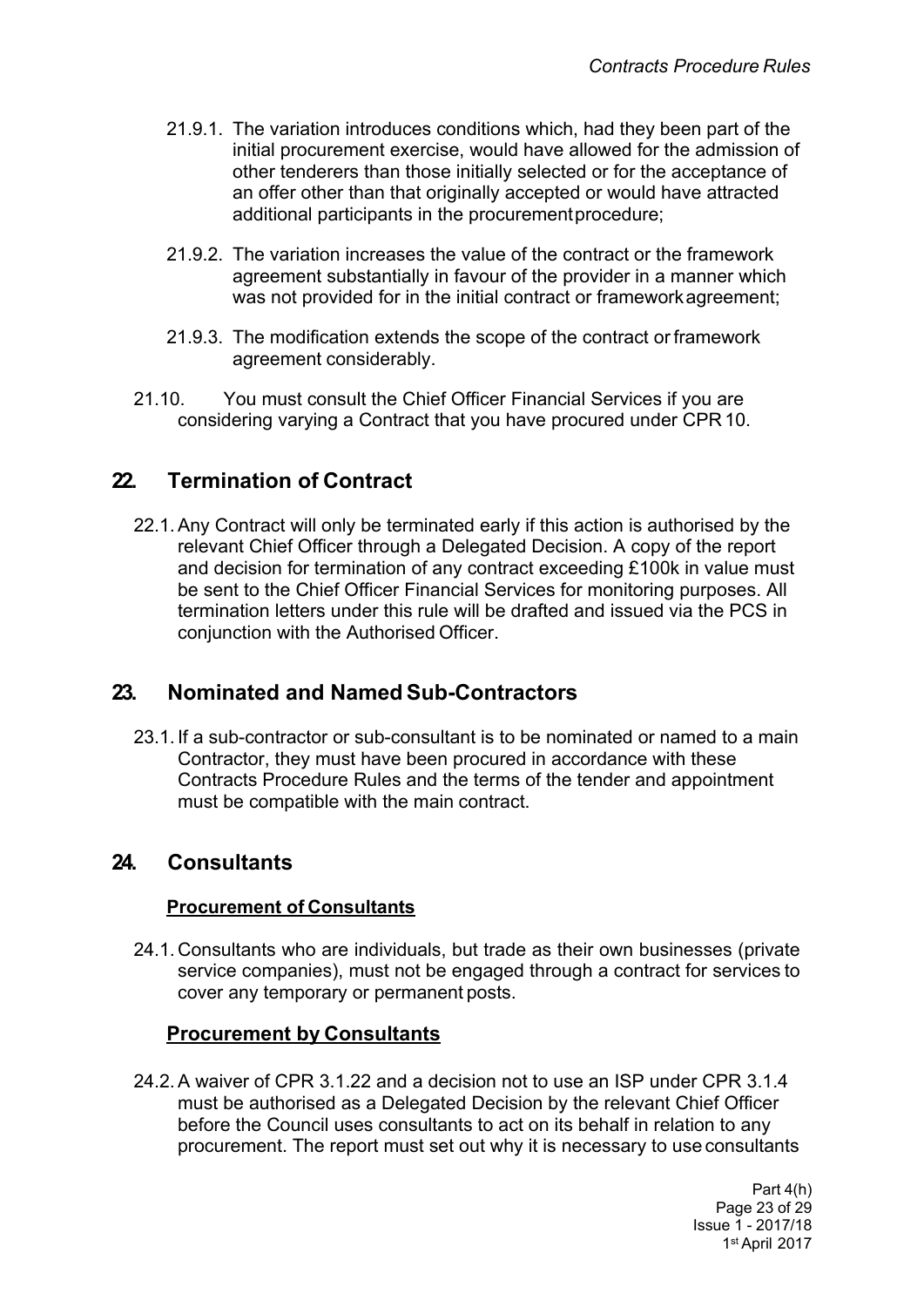to manage the procurement. A copy of the report and the decision must be sent to the Chief Officer Financial Services for monitoring purposes.

24.3. The Authorised Officer will ensure that the consultants carry out any procurement in accordance with these Contracts Procedure Rules, and that no conflict of interest arises. No consultant will make any decision on whether to award a Contract or to whom a Contract should beawarded.

## <span id="page-25-0"></span>**25. Emergencies**

25.1. In the case of emergencies that impact on a contract or a procurement, the Authorised Officer should first and foremost consider the health and safetyof individuals and take action accordingly. This may involve for example, taking the necessary steps to secure a building or prevent the ingress of water. The Council has in place a series of emergency procedures set out in the [Emergencies](http://insite.leeds.gov.uk/Root%20document%20library/2.%20Emergencies%20Handbook.pdf) Handbook which should be followed. At the first available opportunity the situation should be discussed with the Chief Officer Financial Services and future actions agreed.

## <span id="page-25-1"></span>**26. Record and Document Retention and Control**

26.1.Authorised Officers are responsible for keeping documents and records relating to each procurement and updating YORtender and FMS in accordance with i) the Council's corporate document retention policy and ii) the requirements of the [Assurance](http://teams.leeds.gov.uk/services/PublicPrivatePartnershipsUnit/constructionandhousing/HOUSING%20LEEDS/06%20-%20EFFECTIVE%20PROC/00-CPRS-STRAT-ASSURANCE%20DOCS/Assurance%20Guide/Assurance%20guide%20word09.02.15.docx) Guide.

## <span id="page-25-2"></span>**27. Waiver of Contracts Procedure Rules**

- 27.1.Waivers of the Contracts Procedure Rules are only permitted in relation to those set out at CPR 1.3. The relevant service directorate Chief Officer will take the Delegated Decision by completing a delegated decision notice following the receipt of a Waiver Report in the form set out in the [Waiver](http://insite.leeds.gov.uk/DoItOnline/Do%20it%20online%20forms/Waiver%20report%20guidance%20V3%200%20PUBLISH.docx) Report [Template.](http://insite.leeds.gov.uk/DoItOnline/Do%20it%20online%20forms/Waiver%20report%20guidance%20V3%200%20PUBLISH.docx) A copy of the report and the delegated decision notice must be forwarded to the Chief Officer Financial Services for monitoring purposes. The rest of the CPRs will still apply to the procurement.
- 27.2. The report of the Chief Officer will set out the financial, legal, risk and equality implications of the waiver sought<sup>8</sup>. The Chief Officer will consider whether the Chief Officer Financial Services's comments and advice should be sought in accordance with CPR 1.3. The Chief Officer should consider what sort of Delegated Decision is being taken. Any decision to procure that includes a waiver of the CPRs will be a Significant Operational decision as a minimum.

<sup>&</sup>lt;sup>8</sup> If this is already set out in the Category Plan the report can cross refer to the plan.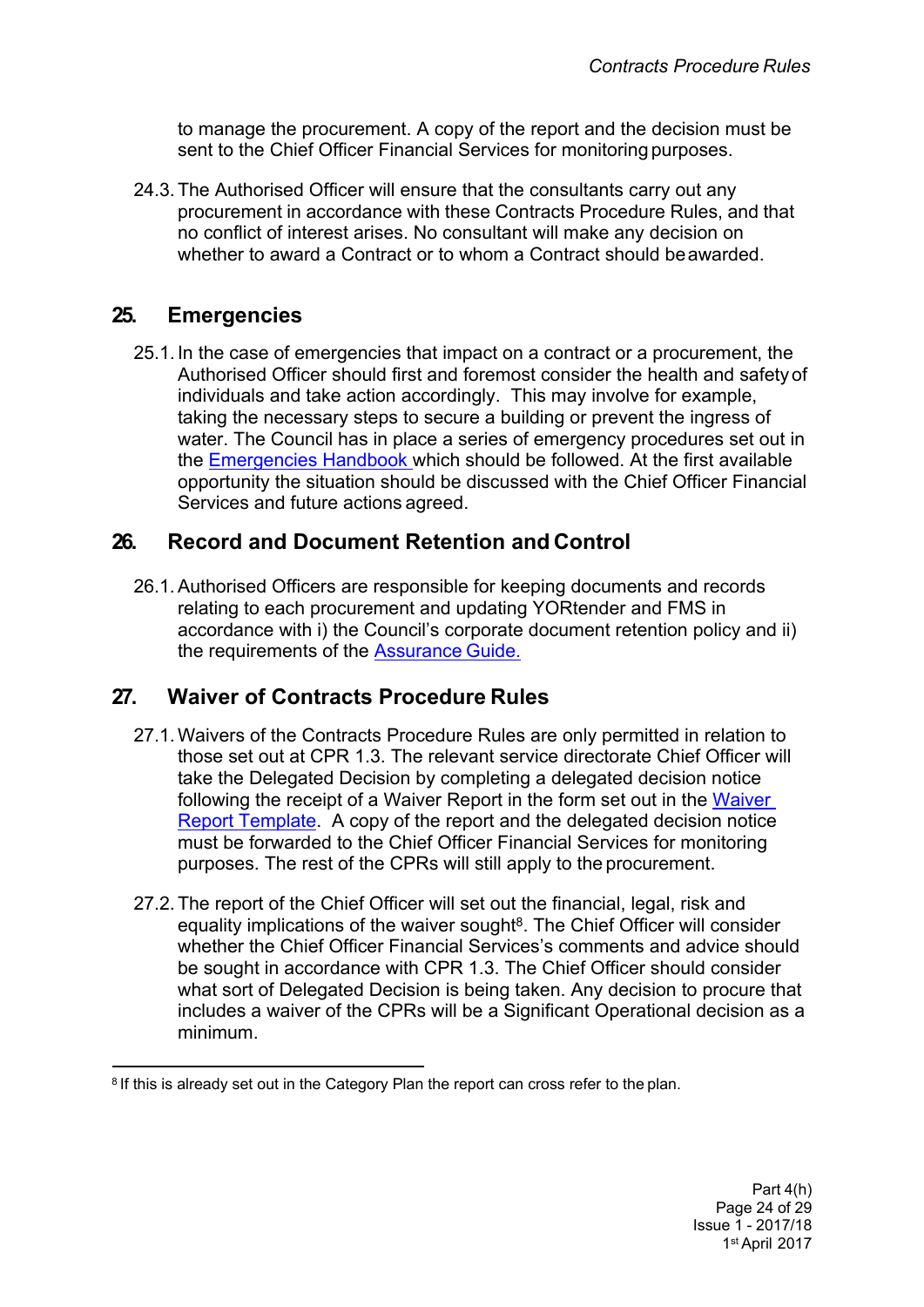## <span id="page-26-0"></span>**28. Contract Disputes and Claims**

- 28.1. The Chief Officer Financial Services and the City Solicitor will be kept informed at all times of all contractual claims worth more than £100k whether by or against the Council.
- 28.2.Planning, relationship management, risk management and active contract management should be used to keep contract disputes to a minimum. The dispute resolution procedure set out in the Contract should be followed inthe event of a contract dispute arising.
- 28.3. Further guidance on how to manage contract claims can be obtained from PCS.

### <span id="page-26-1"></span>**29. Contract Exit**

An Exit Plan, which can cover one or more Contracts, must be prepared for every Contract well in advance of contract expiry. It is recommended that this should be put in place at least 6 months in advance in order to allow for the approvals and pre-planning process and any re-procurement. Atemplate exit plan is available from the [intranet.](http://insite.leeds.gov.uk/DoItOnline/Pages/Forms-and-guidance.aspx?cat=Procuring%20and%20managing%20a%20contract)

#### 30. **Concessions**

- 30.1 The Concession Contracts Regulations 2016 apply to concessions with a value exceeding approximately five million euros and can be found here: <http://www.legislation.gov.uk/uksi/2016/273/introduction/made>
- 30.2 Officers should note that if the resulting contract would be a mix of services, works and a concession, the Public Contracts Regulations shallapply.
- 30.3 When letting concessions you must comply with the Concession Contracts Regulations 2016 where they apply. If there is any inconsistency between the CPRs and these regulations, the regulations apply.

## <span id="page-26-2"></span>**Definitions**

"**Assurance Guide**" means the Assurance Compliance and Governance Guide for Projects and Procurement;

"**Authorised Officer**" means a person authorised by the relevant Chief Officerto act on the Council's behalf;

> Part 4(h) Page 25 of 29 Issue 1 - 2017/18 1 st April 2017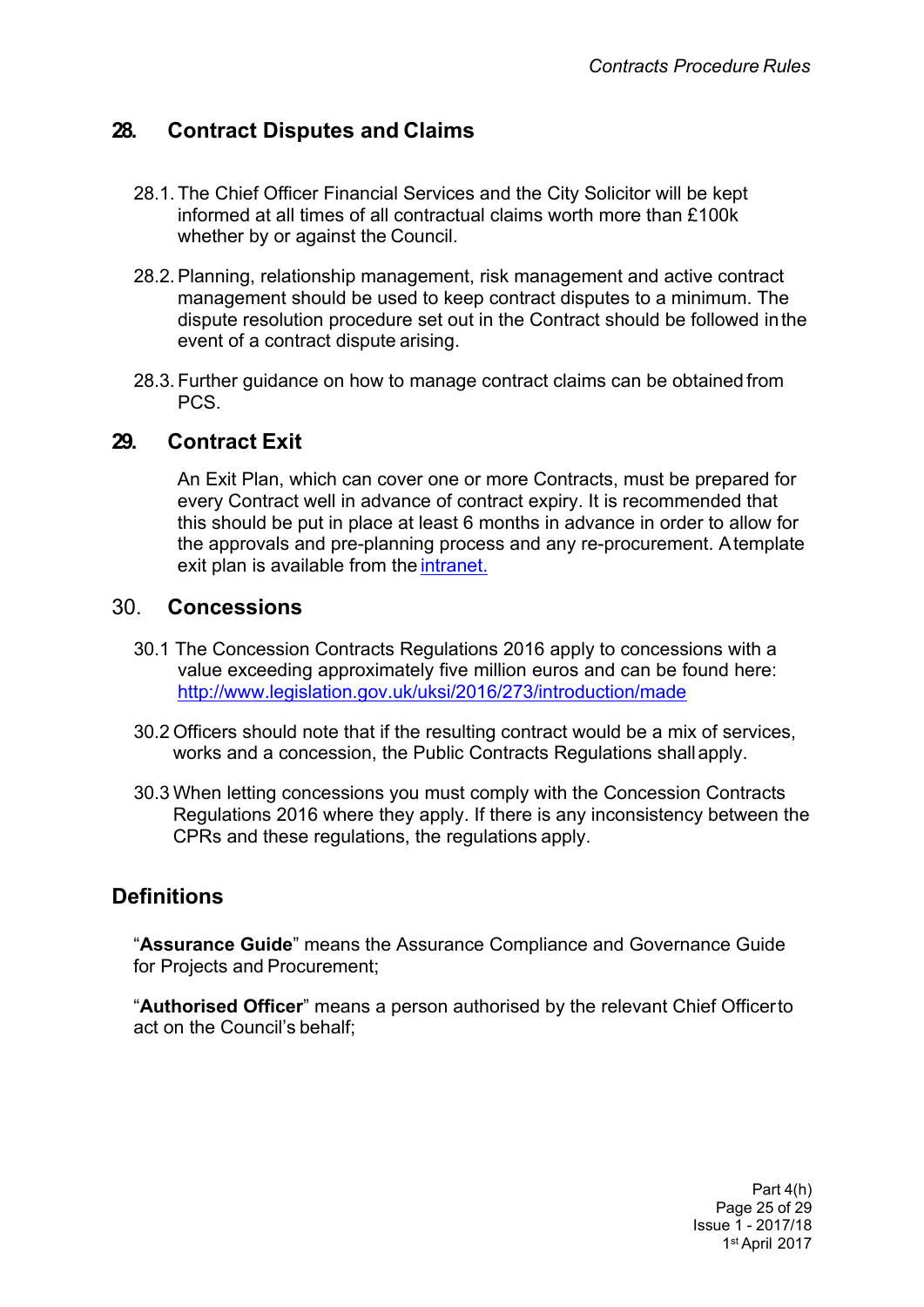"**Best Value**" means the optimum combination of whole life costs, quality and benefits to meet the customer's requirement. Selecting tenders on this basis will meet the requirement to select the most economically advantageous tender under the EU Procurement Rules

"**Category Plan**" means strategic planning of the category, at a category or subcategory level, including review of the current position, constraints and opportunities, desired outcomes, options and actions. The [template](http://insite.leeds.gov.uk/DoItOnline/Pages/default.aspx?cat=Procuring%20and%20managing%20a%20contract) plan should be used in all cases except where an alternative approach (having the same effect) forms part of external funding or joint procurementrequirements;

"**Category"** will include each category identified in the list published from time to time at appendix 2 of the [Procurement](http://www.leeds.gov.uk/docs/Procurement%20Strategy%20V1.0%20PUBLISH%2030.09.2013.pdf) Strategy by the Chief Officer Financial Services;

"**Chief Officer**" means the head of the procuring directorate and includes the Chief Executive, , City Solicitor, Directors, and Chief Officers with appropriate delegations and sub-delegations;

"**Chief Officer Financial Services"** means the Chief Officer who is responsible for the procurement function on behalf of the Council;

"**Constitution"** the Council's [constitution](http://www.leeds.gov.uk/council/Pages/Constitution.aspx) which is available on the internet and sets out the rules that the Council and all Council employees mustfollow;

**"Constructionline"** a list of construction contractors that have been pre-approved by a UK government certification service. Constructionline can be accessed through the construction and housing category team;

"**Consultant"** means a provider of professional services or expertise engaged to:

- (a) provide expert analysis and advice which facilitates decision making or could potentially result in new business, funding or service transformation;
- (b) provide a specific, one-off task or set of tasks; and
- (c) perform a task involving skills or perspectives which would not normally be expected to reside within the Council.

"**Contract**" means an agreement between the Council and any Contractor made by formal agreement or by issue of a letter of acceptance or official order for goods, works or services;

**"Contracts Finder"** means a national website used to advertise public sector procurements. See this link: [https://www.gov.uk/contracts-finder;](http://www.gov.uk/contracts-finder%3B)

**"Contract Management Plan"** means a practical plan for the contract period for a single contract or group of similar contracts which includes key responsibilities, milestone dates, escalation, communication and performance management arrangements. A template is available from the intranet. The [Contract](http://insite.leeds.gov.uk/DoItOnline/Pages/default.aspx?cat=Procuring%20and%20managing%20a%20contract)

> Part 4(h) Page 26 of 29 Issue 1 - 2017/18 1 st April 2017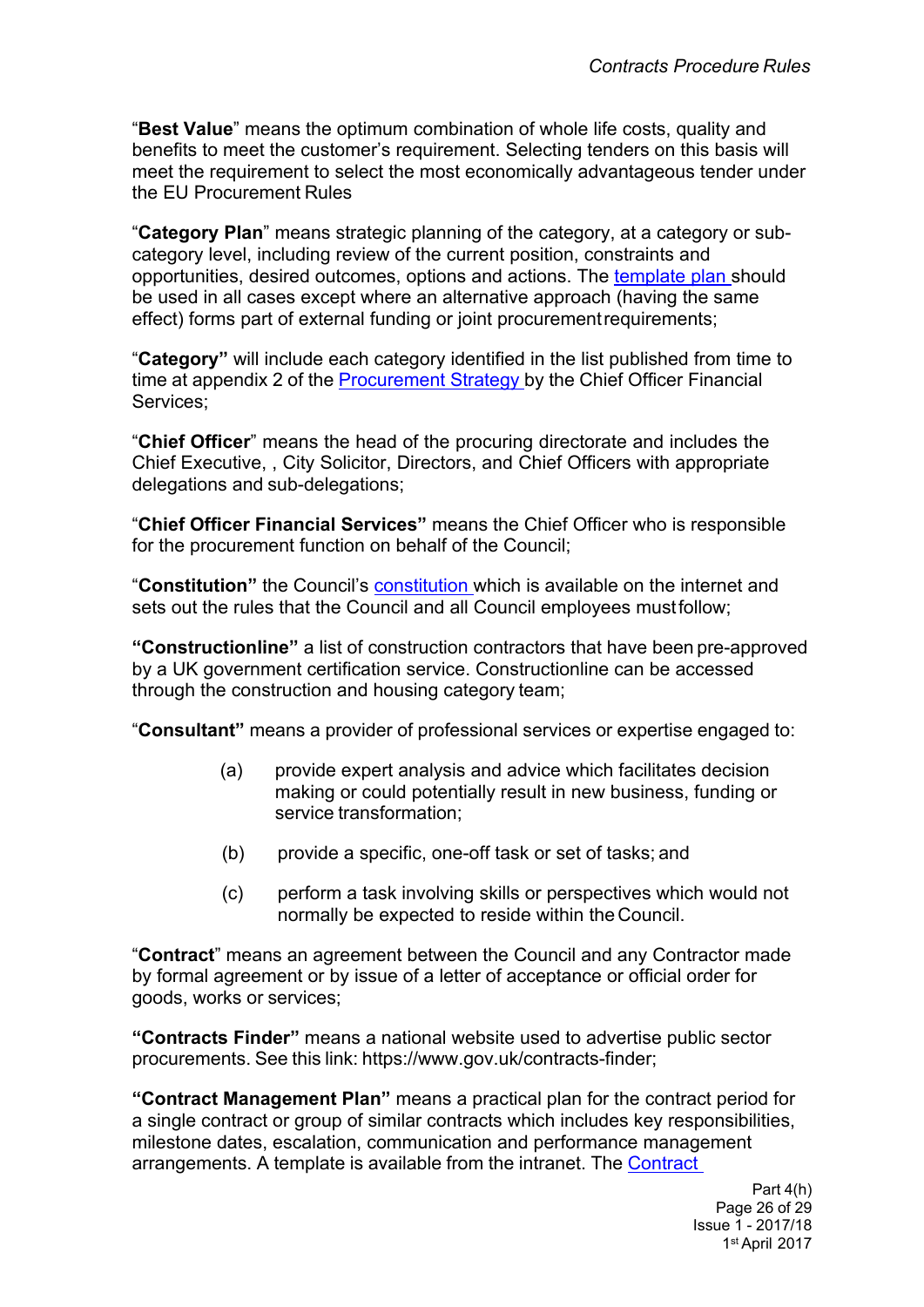[Management](http://insite.leeds.gov.uk/DoItOnline/Pages/default.aspx?cat=Procuring%20and%20managing%20a%20contract) Plan will be in such format as prescribed by the Chief Officer Financial Services except where an alternative approach (having the same effect) forms part of external funding or joint procurement requirements;

"**(The) Council**" means Leeds City Council;

"**CPR**" means these Contracts Procedure Rules;

"**Delegated Decision**" means a formal decision taken in accordance with the Council's Constitution and sub-delegation schemes. It is for the Officer seeking the Delegated Decision to decide which type of decision is required in accordance with the [Constitution](http://www.leeds.gov.uk/council/Pages/Constitution.aspx) and the Assurance Guide;

"**Emergency**" means an urgent situation or crisis created as a result of a natural disaster (such as flooding or an earthquake) or tragedy (such as an explosion or plane crash);

**"Exclusive Supplier"** means providers with the right to provide certain goods, works or services through a contract. This includes Strategic Partners. See PCS for further information;

#### **"Exempt Contracts"** are

- (a) employment contracts;
- (b) contracts relating solely to disposal or acquisition of an interest in land;
- (c) concessions relating to street traders and market stalls;
- (d) urgent special educational needs or social care contracts, provided that the relevant Chief Officer has (in consultation with the Chief Officer Financial Services) determined and recorded through a written report and Delegated Decision notice that the exemption is in the Council's interests or necessary to meet its obligations under relevant legislation and demonstrates Best Value;
- (e) residential and nursing care contracts which the Council has a duty to provide under S117 Mental Health Act 1983, S17, s17A, s17B and s17ZA – ZI Children Act 1989 and S2 Local Government Act 2000, provided that the relevant Chief Officer has (in consultation with the Chief Officer Financial Services) determined and recorded through a written report and Delegated Decision notice that it is in the Council's interests and demonstrates Best Value;
- (f) health and care contracts where the recipient of care has a personal choice or direct payment including under sections 18 – 36 of the Care Act 2014, section 57 - s 58of the Health and Social Care Act 2001, section 12A of the NHS Act 2006 and

Part 4(h) Page 27 of 29 Issue 1 - 2017/18 1 st April 2017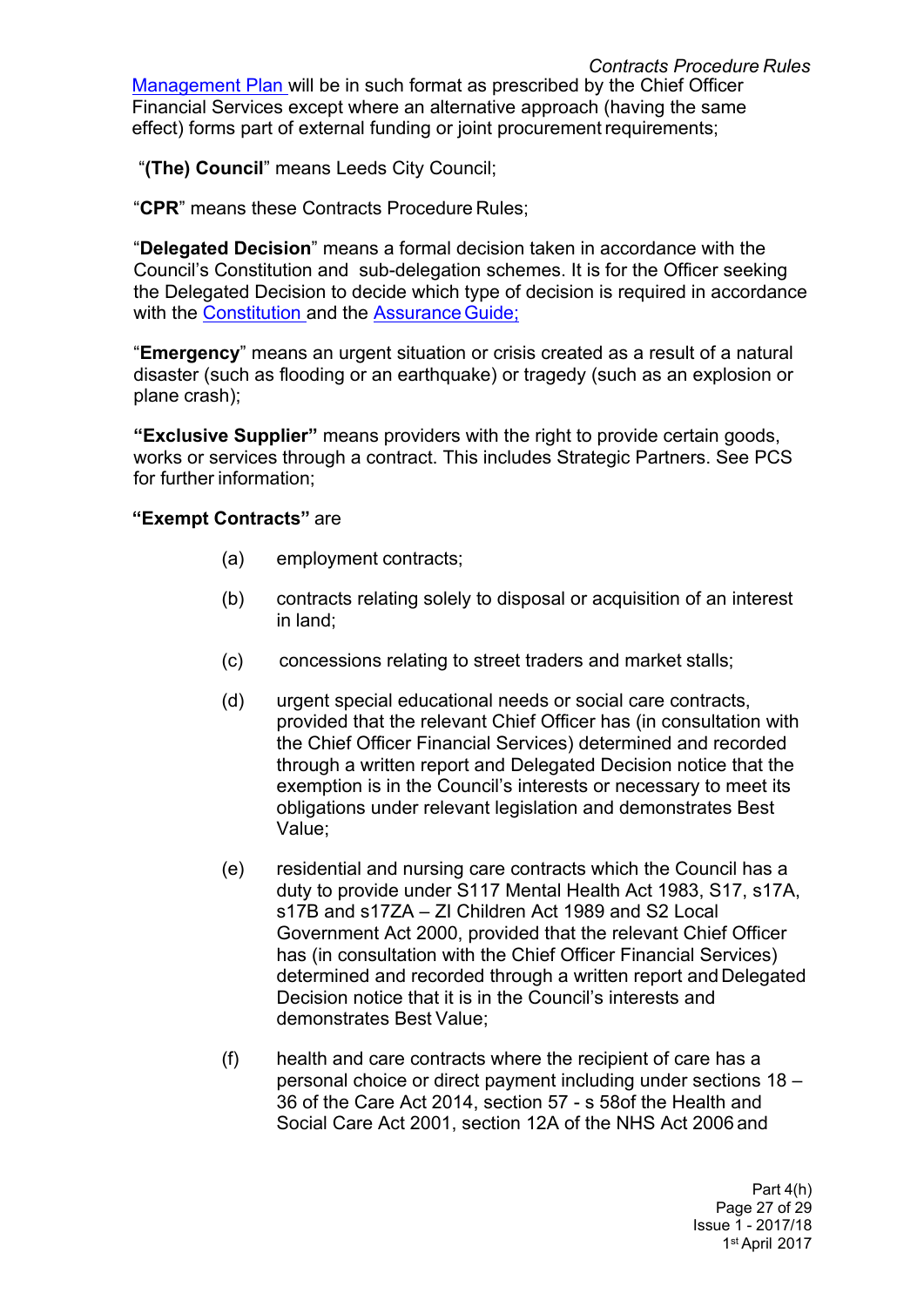section 17A of the Children Act 1989, provided that the relevant Chief Officer has (in consultation with the Chief Officer Financial Services) determined and recorded through a written report and Delegated Decision notice that it is in the Council's interests and demonstrates Best Value; and

(g) legal services contracts and arbitration services provided they fall within the exemptions set out in Regulation 10 of the Public Contracts Regulations;

**"Exit Plan"** means the practical plan for dealing with the end of the Contract including milestone dates and handover activities. Its complexity and detail will depend on the nature of the procurement. A template is available from the [intranet;](http://insite.leeds.gov.uk/DoItOnline/Pages/Forms-and-guidance.aspx?cat=Procuring%20and%20managing%20a%20contract)

"**ISP**" means Internal Service Provider for example Commercial Services;Legal Services etc. [please](http://insite.leeds.gov.uk/toolkits/Pages/Financial-management-system-(FMS)-Leeds.aspx) see this link [link to FMS list]

"**Letter of Intent**" means a letter setting out the parties' intentions to enter into a contract at a later date. However, the fact that the parties envisage that the letter is to be superseded by a more formal contract does not, of itself, prevent it from taking effect as a contract;

"**The List of Forthcoming Key Decisions**" means the list published on the Council's internet site showing proposed Key decisions 28 clear calendar days before they are taken;

"**Member(s)"** means elected member(s) of the Council;

**"Midscale and Complex Projects"** means a project that is allocated as such under the PM Lite project registration process;

"**Officer(s)"** means employee(s) of the Council;

"**OJEU**" means the Official Journal of the European Union;

"**PIN**" means Prior Information Notice for publication in theOJEU;

**"PM Lite"** means the Council's project management methodology as further described [here.](http://insite.leeds.gov.uk/toolkits/Pages/PM-lite.aspx)

**"Procurement Checklist"** see template available from PCS;

"**Procurement Plan**" means practical planning of the procurement, or group of similar procurements, including approach, resourcing and timetable. This involves identifying major projects within each category of spend to be maintained by the relevant Chief Officer. It also provides a basis for information for the Procurement Unit to meet the Council's reporting obligations. The [Procurement](http://insite.leeds.gov.uk/DoItOnline/Pages/Forms-and-guidance.aspx?cat=Procuring%20and%20managing%20a%20contract) Plan will be in such format as prescribed by the Chief Officer Financial Services except where an alternative approach (having the same effect) forms part of external funding or joint procurement requirements;

> Part 4(h) Page 28 of 29 Issue 1 - 2017/18 1 st April 2017